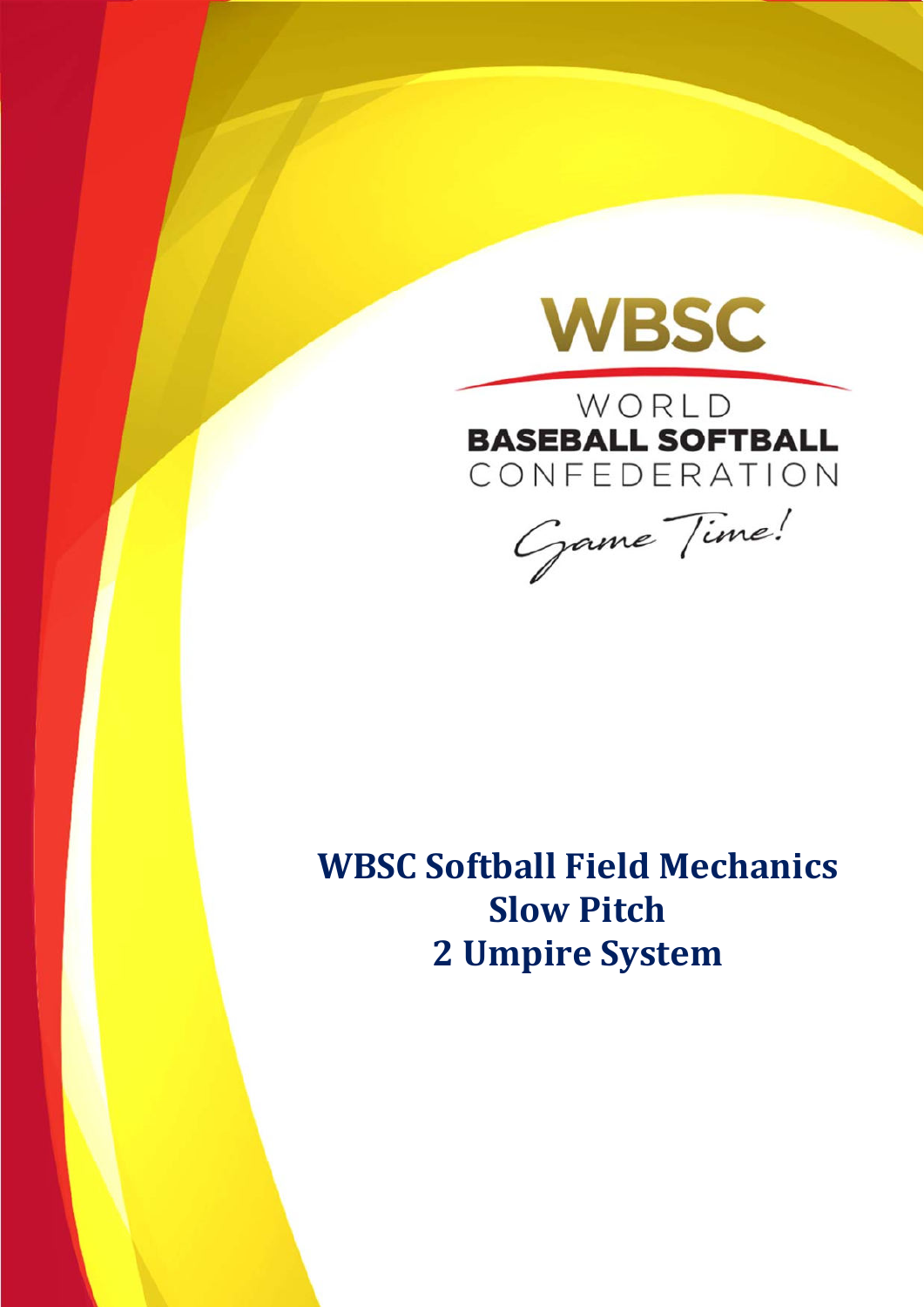# **2 Umpire System (Rotation) – Slow Pitch**

The 2 umpire system requires that umpires move into positions appropriate for each play. The information referring to positioning and the calling of plays is written for ideal circumstances and for the best possible positioning for the majority of plays. Proper positioning can be achieved if you think in terms of 'keeping the play in front of you'. In order to do this there are **four basic elements** that must be kept in your vision.

- **1. The ball**
- **2. The defensive player making the play**
- **3. The batter runner or runner and**
- **4. The base or area where the above elements meet**

#### **Three Basic Principles**

There are three basic principles that apply to the Two Umpire Rotation System; the division principle, the infield/outfield principle and the leading runner principle.

#### **1. The Division Principle**

The Home Plate Umpire takes all calls at Home Plate and third base and the Base Umpire takes all calls at first and second bases.



#### **Exceptions**

- 1. When the Batter-Runner goes to third base, the Base Umpire takes Batter Runner to third
- 2. If you must deviate, communicate your deviation to your partner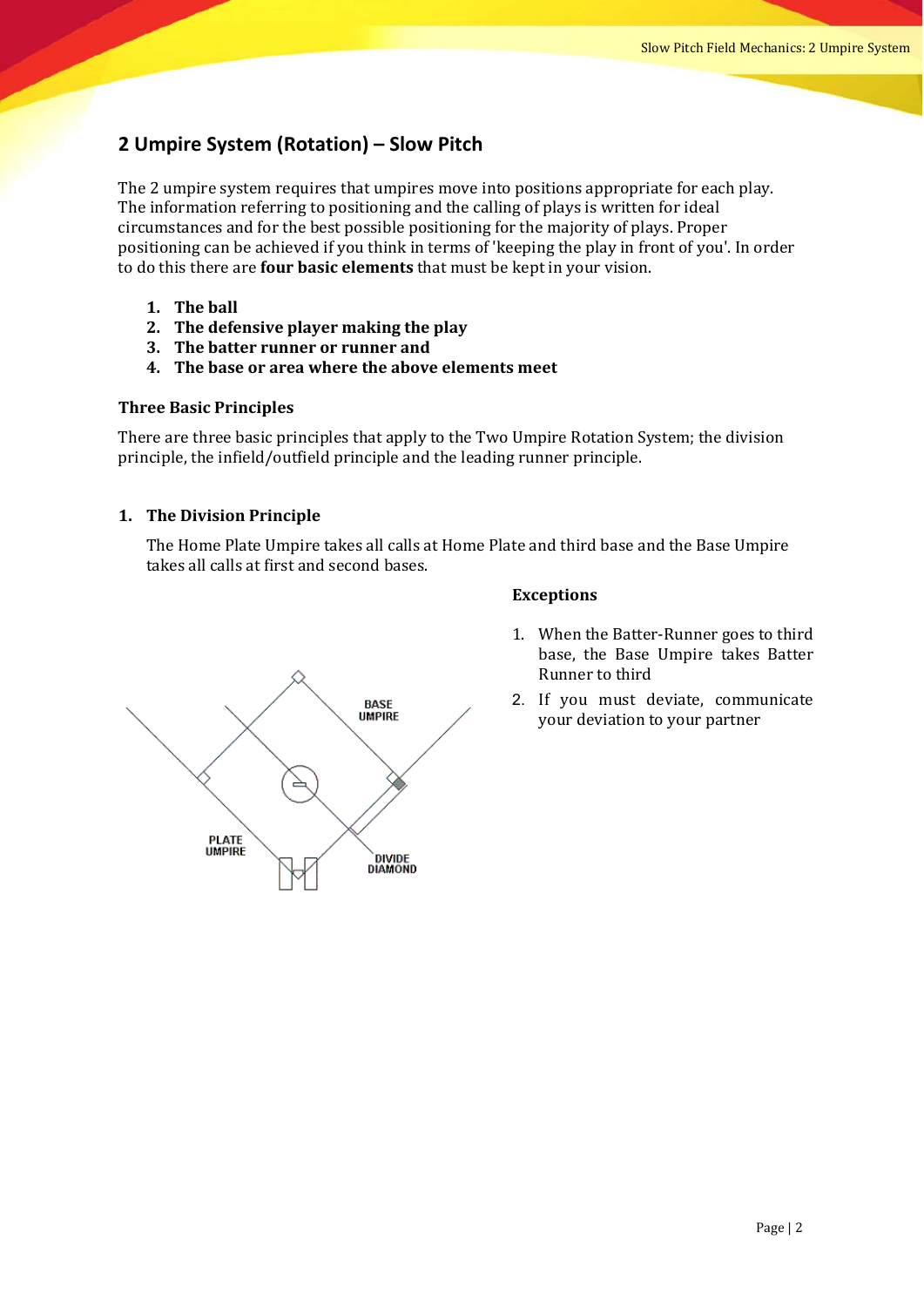#### **2. The Infield/Outfield Principle**

When the ball is in the infield, the Base Umpire moves or stays in the outfield.

When the ball is in the outfield, the Base Umpire moves to a position in the infield.

#### **3. The Runners Principle**

The base umpire's starting position is off the second base person, shading towards the lead runner or 1<sup>st</sup> base if no runners on. It is the responsibility of **both umpires** to ensure all bases are covered in Tag-Up (re-touching the base after a fly ball is first touched on a catch) situations. 

Both umpires should watch for, Tags, Obstruction, Interferences, Touched Bases, Runners passing each other, Blocked Balls, etc.

Prior to the pitch the Base umpire should stand relaxed. He should be focused on the pitch and the batter, be ready and mobile for a possible play. During a call it is important to stop and focused on the play in front of you.

#### **Conventions**

The conventions used to describe the situations in this manual are:

- 1. The plate umpire is referred to as 'Plate' or 'P' and the base umpire is 'Base' or 'B'.
- 2. Runners at 1st, 2nd and 3rd bases are indicated with 'R'
- 3. 1st Movement of the umpire's is 2<sup>nd</sup> Movement of the umpire's is  $1<sup>st</sup>$  Movement of the ball is 2<sup>nd</sup> Movement of the ball



(indicating all potential secondary plays available to the fielders)

4. Icons used in this manual:

|              | . .                |        |         |
|--------------|--------------------|--------|---------|
| Plate Umpire | <b>Base Umpire</b> | Runner | Fielder |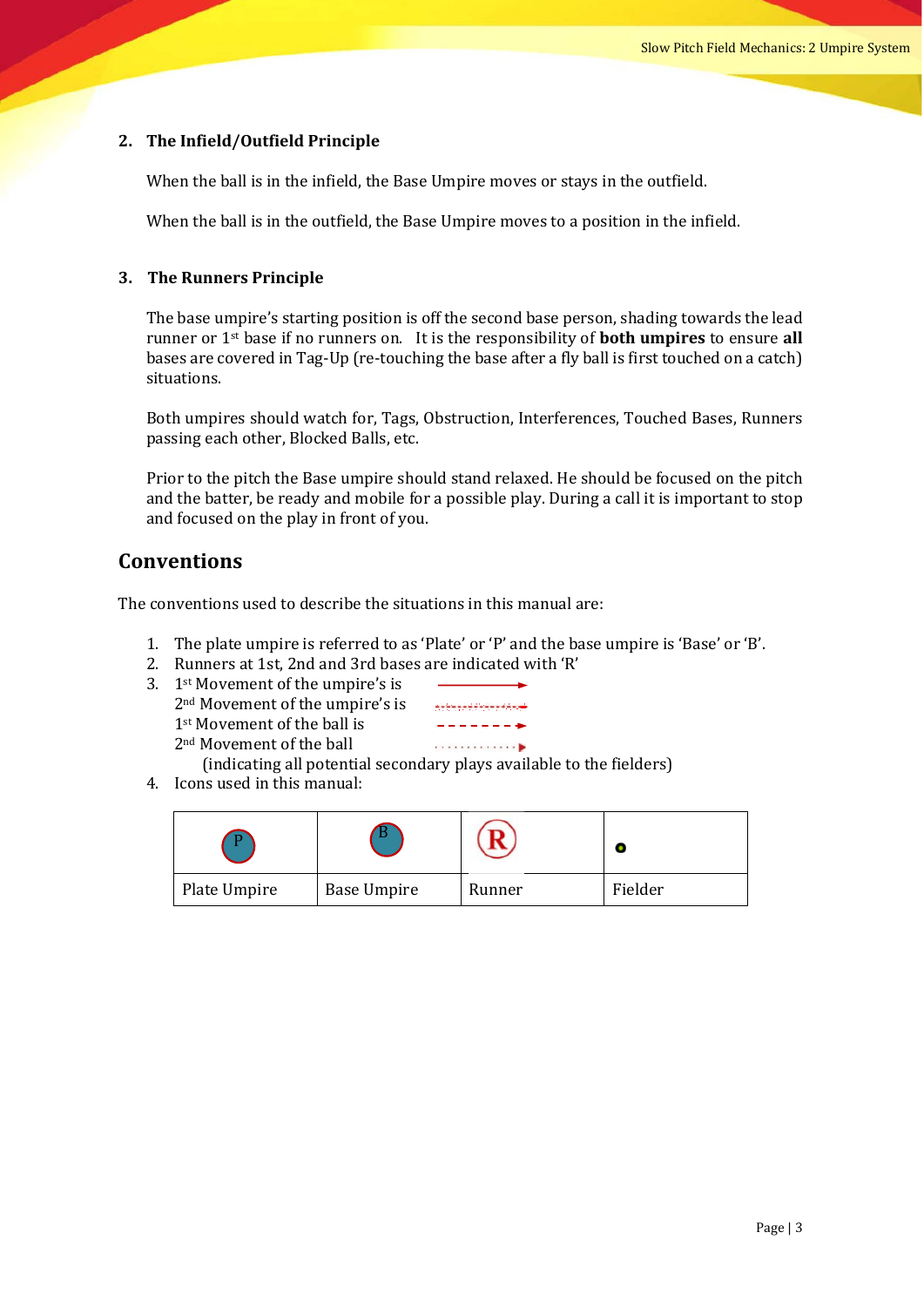# **Plate Umpire Starting Position**

In all cases, the plate umpire's starting position and actions are as follows:

- $\triangleright$  Sweeps the home plate and checks that the field is clear and ready for play.
- $\triangleright$  Should take a position, in the slot between the catcher and the batter.
- $\triangleright$  After each pitch, he should call Ball or Strike, give signals as required and then relax, while maintaining good general awareness.
- $\triangleright$  Responsible for calling:
	- Illegal Pitches
	- Fair/Foul Balls
	- Batting infractions
- $\triangleright$  On each batted ball into fair territory exit from behind the catcher via the left (even on a left handed batter) and rotate to the proper position.
- $\triangleright$  If the ball is close to the foul line, move to the line and straddle the line to make the fair/foul call.
- **►** On infield hits, with no runners, trail the batter-runner 1/3 of the way to 1<sup>st</sup> base; with runner on 1st base only, trail runner  $\frac{1}{4}$  way to 1<sup>st</sup> base then move to foul territory on the  $3^{rd}$  base side of the diamond for a possible call on R1 at  $3^{rd}$  base; and with runners on  $2<sup>nd</sup>$  or  $3<sup>rd</sup>$  base, stay in foul territory down the  $3<sup>rd</sup>$  base line and watch the batterrunner to 1<sup>st</sup> base

Movements are always dictated by the principle of keeping the four elements in front of the umpire. 

# **Base Umpire Ready Position**

The Base Umpire should assume a ready position by:

- $\triangleright$  Facing SQUARE TO THE BATTER prior to the pitch, always being able to see both the pitcher and the home plate area.
- $\triangleright$  As the pitchers prepares to pitch, the umpire should place his feet a comfortable distance apart (at least shoulder width), stay still and relaxed l.
- $\triangleright$  As the pitcher starts the pitch adopt the 'ready' position by unlocking the knees slightly, resting your weight lightly on the balls of the feet and the hands drawn close to the belt line in front of the body.
- $\triangleright$  Remain in this position until the catcher catches the ball or the ball is put into play.

Once the ball is hit or thrown, the umpire pushes off on the balls of his feet and moves to position for a potential play.

# **Base Umpire Position for Calls**

Starting position (Rotated off of the foul line) The Base Umpire should take a position "off of the second baseman and shading toward the lead runner. With no runners on, the starting position is "off of" and on the 1<sup>st</sup> base side of the 2<sup>nd</sup> base person shading toward 1<sup>st</sup> base. With runners on base (1<sup>st</sup> base only, 2<sup>nd</sup> base only, 3<sup>rd</sup> base only, 1<sup>st</sup> and 2<sup>nd</sup> base only, 2<sup>nd</sup> and 3<sup>rd</sup> base only or bases loaded) the starting position is off of the second base person, shading toward the lead runner. On force plays call from  $5 - 6$  meters (18 feet). On tag plays move to 3 meters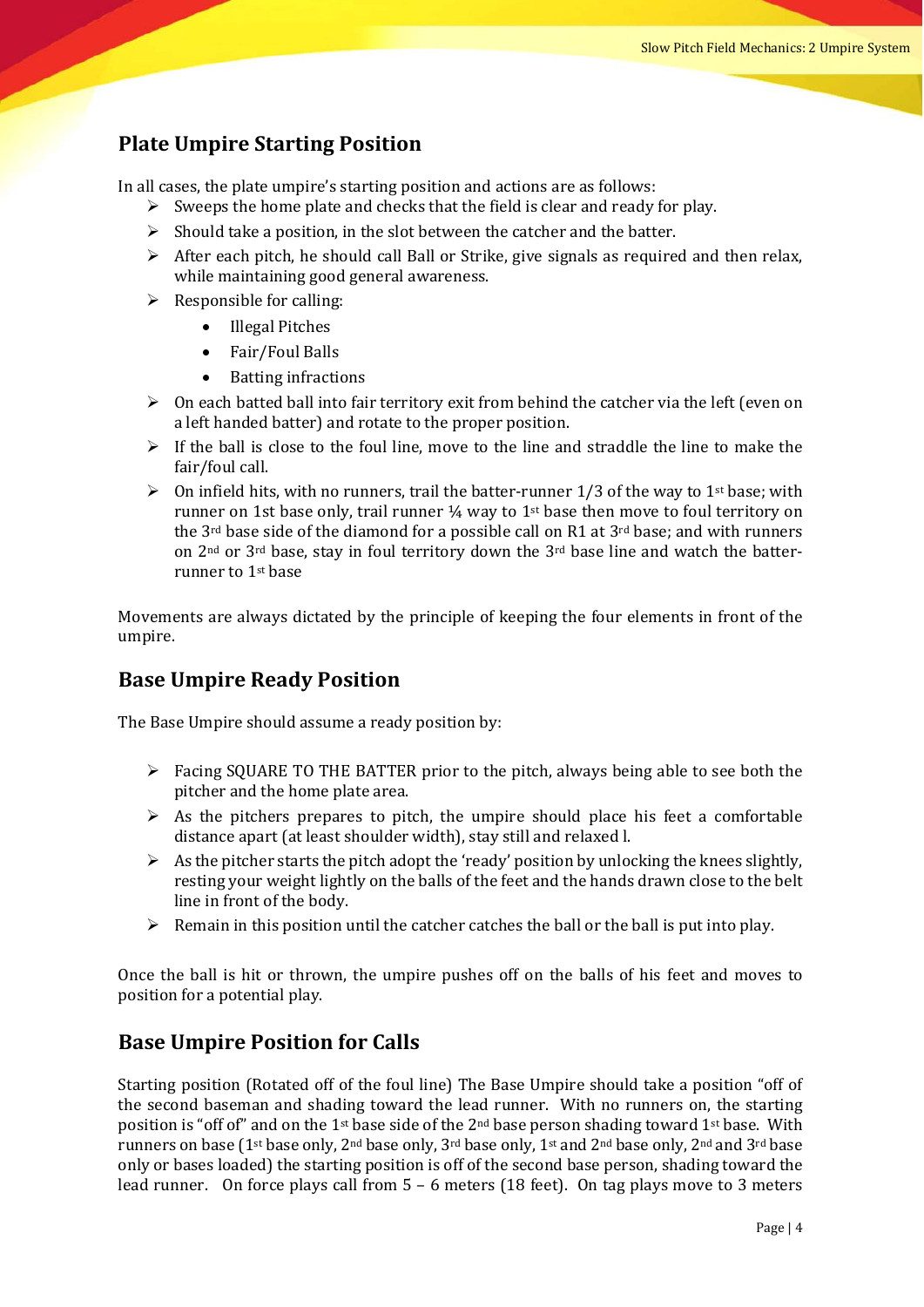(10-12 feet) to see the tag and make the call. At the start of the pitch focus on the pitch and the batter, be prepared for a possible play. During a call it is important to stop and keep the four elements in front of you, i.e. ball, base, defensive player and offensive player.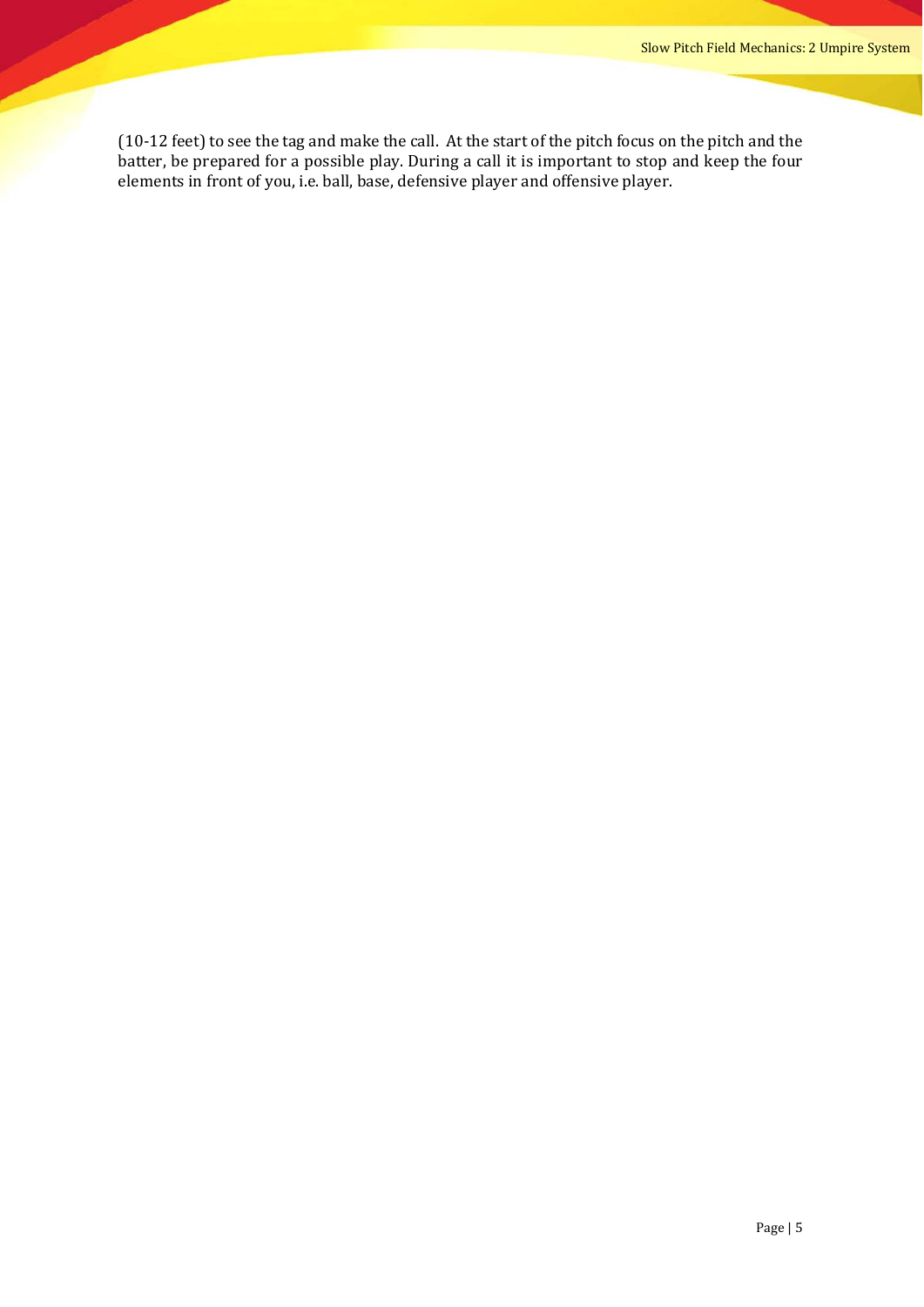# **Between Inning Position**



#### **Starting Position**

#### **Plate Umpire**

- $\triangleright$  After the Plate meeting, stand in a position just off the third base line in Foul Territory approximately one third of the way to third base
- $\triangleright$  Hustle the teams on and off the field
- $\triangleright$  Stand facing the diamond with your hands relaxed at your sides
- $\triangleright$  Observe the Warm-Up Pitches (three allowed for each pitcher in the first innings and with each new pitcher. Then three warm up pitches are allowed at the start of each half innings)
- $\triangleright$  Let the Catcher know when the second to last Warm-Up Pitch has been thrown, then say 'one more Catcher'
- $\triangleright$  Replenish extra ball supply
- $\triangleright$  Sweep the home plate and then assume a position behind the Catcher after the Warm-Up Pitches

During the first half inning and when there is a change of pitchers, you may wish observe the Warm-Ups after making the line-up changes and announcing them to the Official Scorer

- $\triangleright$  After the plate meeting, stand in a position just off the first base line in Foul Territory approximately one third of the way to first base
- $\triangleright$  Hustle the teams on and off the field.
- $\triangleright$  Stand facing the diamond with your hands relaxed at your sides.
- $\triangleright$  After the warm-up pitches in the top half of the 1st inning clean the pitching plate and then hustle to your starting position. Clean pitcher plate after the last out in the half inning thereafter.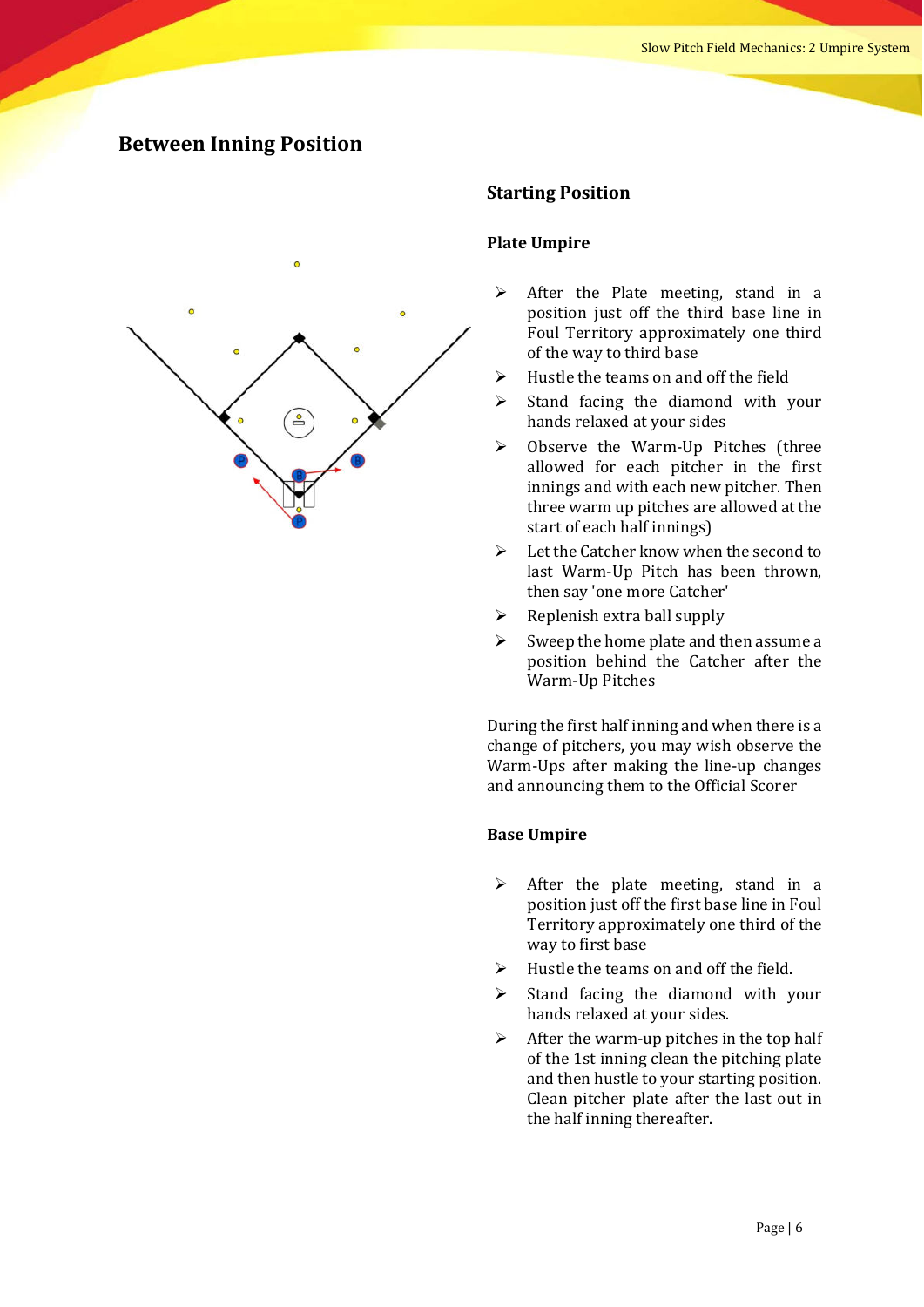# **No Runners on Base**



### **Starting Position**

#### **Plate Umpire**

- $\triangleright$  Take a position in the slot as described in the Plate Umpire Mechanics
- $\triangleright$  Responsible for:
	- Illegal Pitches
	- Fair/Foul balls
	- **Batting infractions**

- $\triangleright$  Take a position off of the 2<sup>nd</sup> base person shading towards  $1<sup>st</sup>$  base. Set up on an imaginary line between the closest players playing in the infield ensuring a view of the pitcher and home plate area.
- $\triangleright$  Face in the direction of home plate with shoulders square to home plate
- $\triangleright$  Go into the 'ready position' when the pitcher starts pitching motion
- $\triangleright$  Share responsibility for calling Illegal Pitches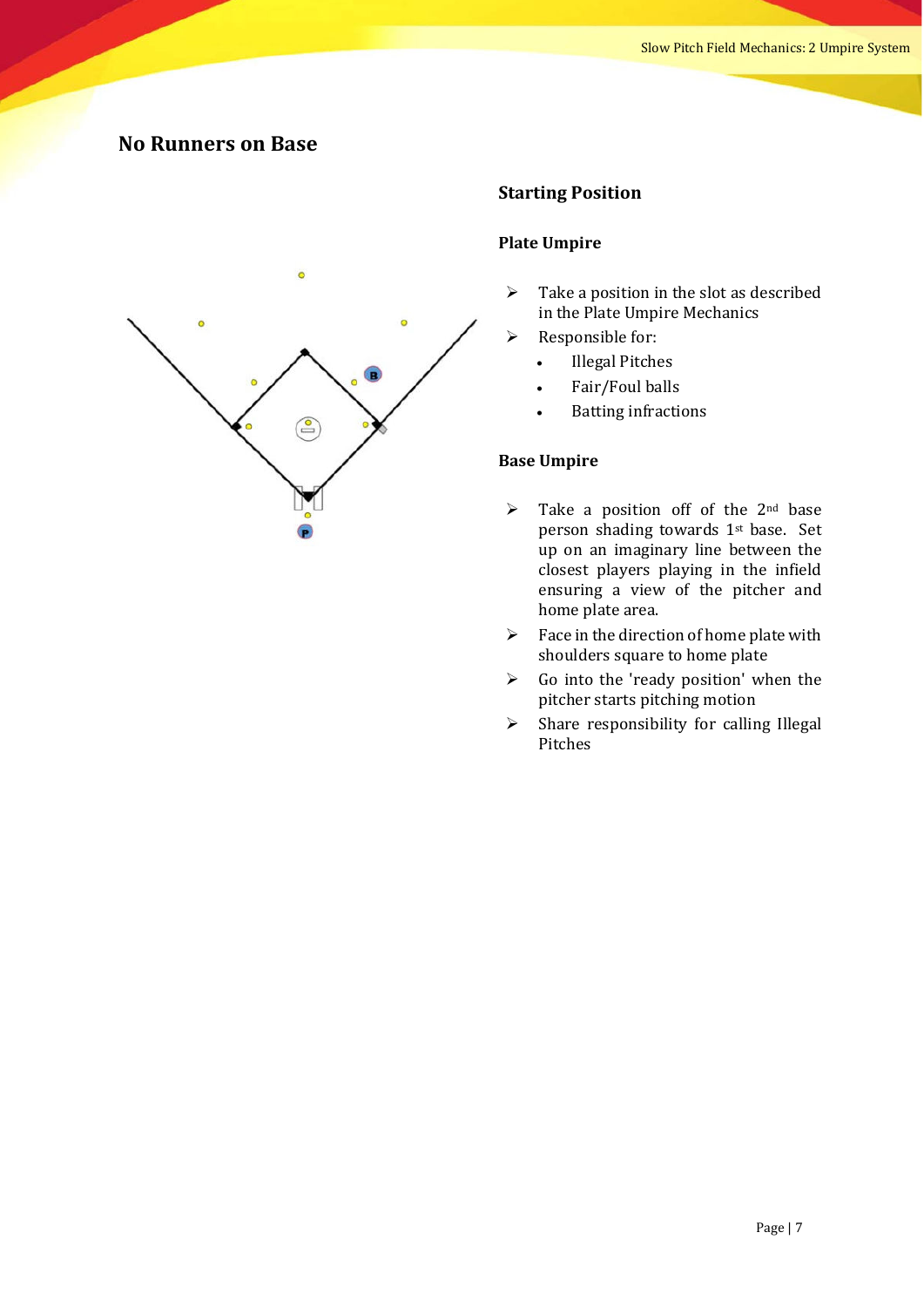# **No Runners on Base**

#### **1st Movement**



#### **2nd Movement**



### **Ball Hit in the Infield**

#### **Plate Umpire**

- $\triangleright$  Exit to the left of the catcher and hustle out in front of the home plate trailing the Batter Runner toward first base (in Fair Territory) unless the ball takes you elsewhere.
- $\triangleright$  Keep your eyes on the ball
- $\triangleright$  Stop... let the ball turn you into the play
- $\triangleright$  Responsible for:
	- Three Foot Line Interference
	- An Overthrow out of play
	- Tag plays  $\frac{1}{2}$  way to 1<sup>st</sup> base.
- $\triangleright$  Be prepared to assist your partner
- $\triangleright$  Watch the Batter Runner/Runner touch the base $(s)$

- $\triangleright$  Watch the ball while moving to your primary position to make a call at  $1<sup>st</sup>$ base
- $\triangleright$  Let the ball turn you into the play
- $\triangleright$  Stop.... Wait... Call and Signal
- $\triangleright$  In case of Overthrow, cut into the Infield and be prepared to go to second and third base
- $\triangleright$  Watch the Batter Runner/ Runner touch base(s)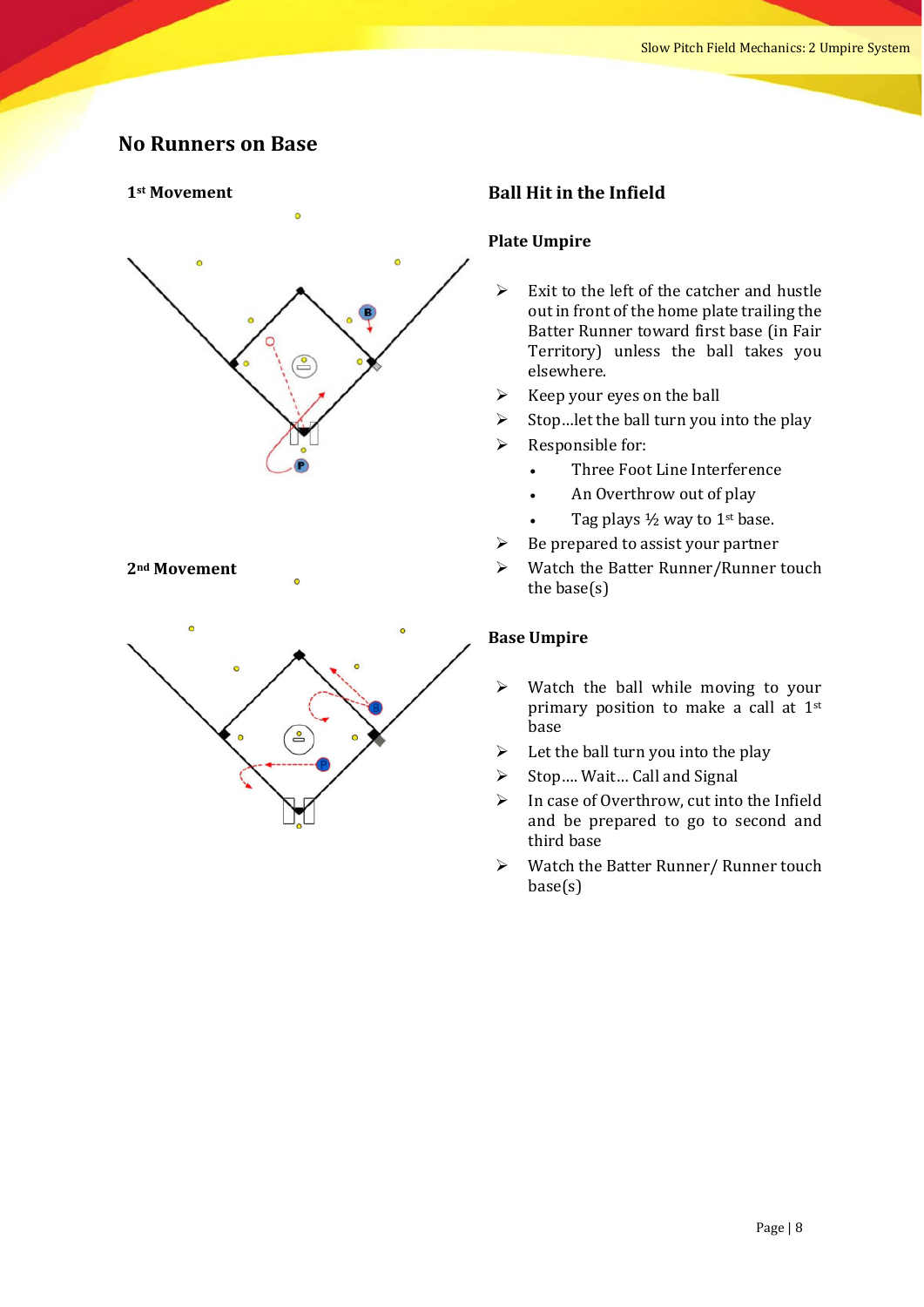# **No Runners on Base**



#### **2nd Movement**



#### **Ball Hit to the Outfield**

#### **Plate Umpire**

- $\triangleright$  Exit to the left of the catcher and hustle out in front of the plate toward the flight of the ball
- $\triangleright$  Keep your eyes on the ball
- $\triangleright$  Straddle line on hits near Foul line
- $\triangleright$  Judge Catch/No Catch
- $\triangleright$  Watch the Batter Runner/Runner touch base(s)
- $\triangleright$  On an Overthrow out of play: call/Signal 'Dead Ball', award bases to the runner(s)

- $\triangleright$  Move quickly into the Infield and keep the play in front of you
- $\triangleright$  Watch the ball and glance at the runner
- $\triangleright$  Take the Batter Runner into first, second and third base
- $\triangleright$  Watch the Batter Runner/runner touch base(s)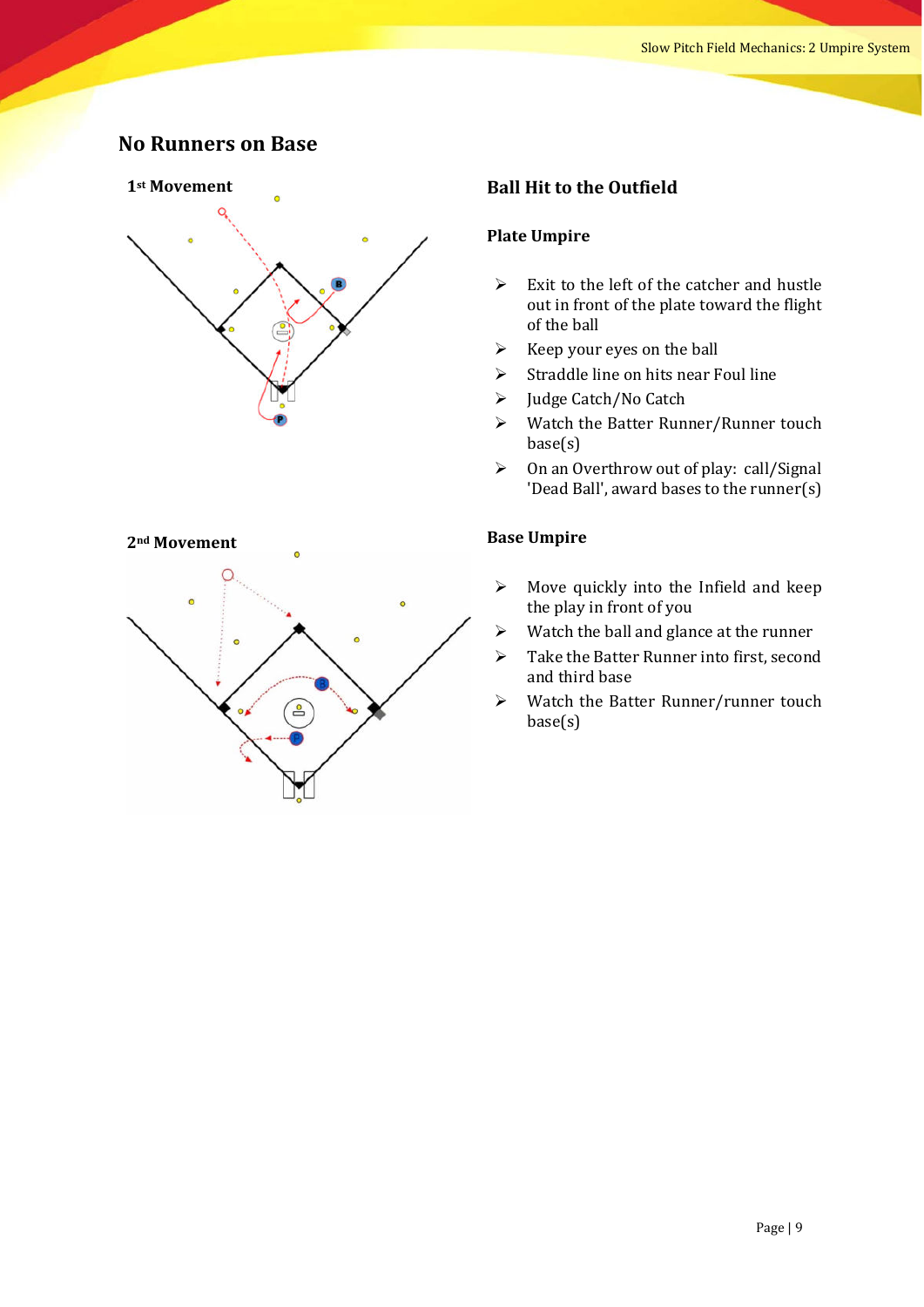# **Runner at First Base**



#### **Starting Position**

#### **Plate Umpire**

- $\triangleright$  Take a position in the slot as described in The Plate Umpire Mechanics
- $\triangleright$  Responsible for:
	- Illegal Pitches
	- Fair/Foul balls
	- **Batting infractions**

- $\triangleright$  Face in the direction of home plate with shoulders square to home plate
- $\triangleright$  Take a position "off of" the second baseman and shading toward the runner on  $1<sup>st</sup>$  base. Set up on an imaginary line running between the closest players playing in the infield ensuring a view of the pitcher, runner and home plate area.
- $\triangleright$  Go into the 'ready position' when the pitch starts
- $\triangleright$  Share responsibility for calling Illegal Pitches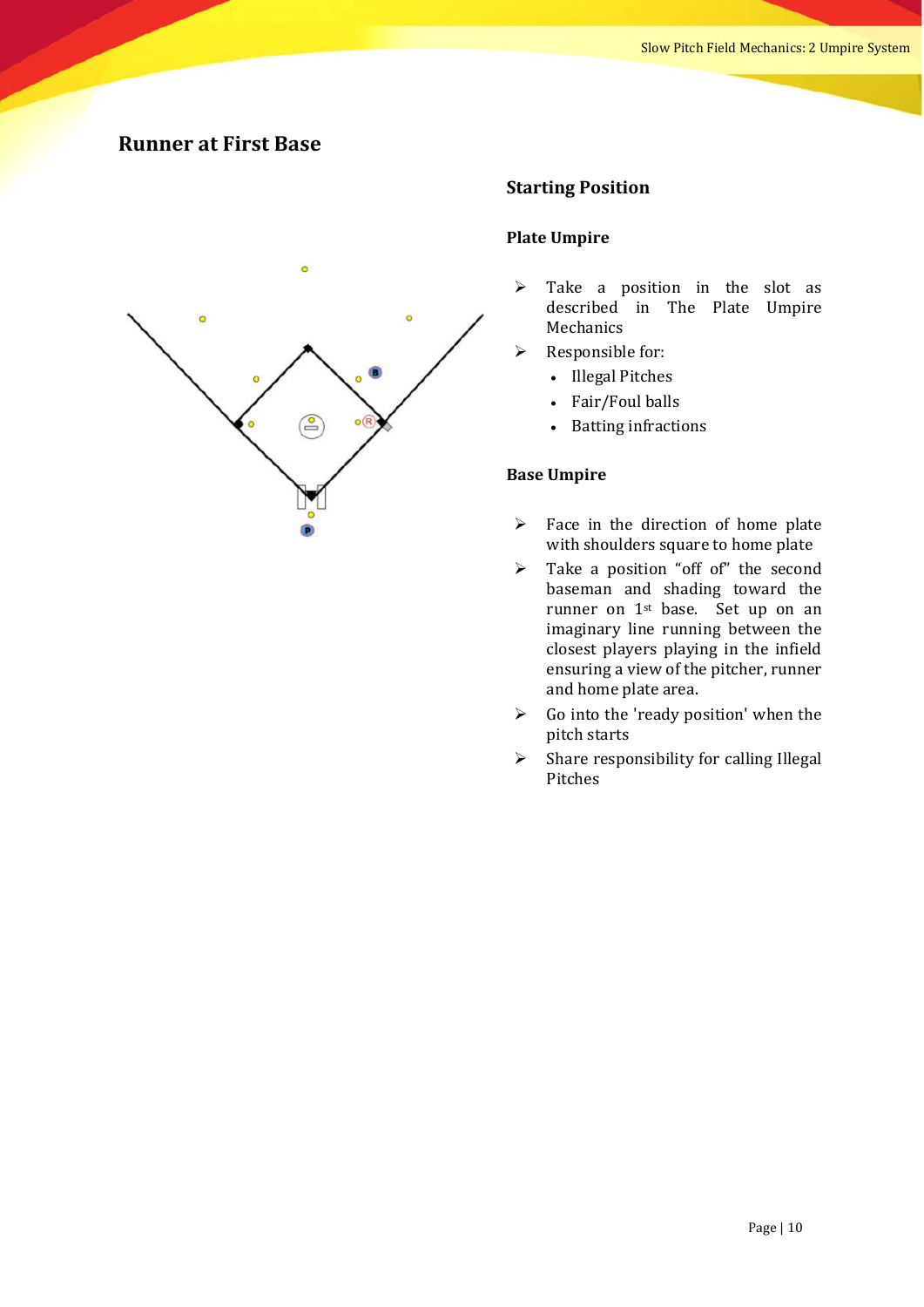# **Runner at First Base**

#### **1st Movement**



#### **2nd Movement**



#### **Ball Hit in the Infield**

#### **Plate Umpire**

- $\triangleright$  Exit to the left of the catcher and hustle out in front of the home plate. Trail the Batter Runner toward first base (in Fair Territory) if a play is possible at  $1<sup>st</sup>$ base.
- $\triangleright$  Keep your eyes on the ball
- $\triangleright$  Responsible for:
	- Overthrow out of play
	- Three Foot Line Interference
- $\triangleright$  Move into Foul Territory and be prepared to take R1 into third base and home
- $\triangleright$  Move quickly toward 3<sup>rd</sup> base if a play develops
- $\triangleright$  Let the ball turn you into the play
- $\triangleright$  Stop... Wait... Call and Signal
- $\triangleright$  Watch the Runner(s) touch base(s)

- $\triangleright$  Watch the ball
- $\triangleright$  Be prepared for a Double Play
- $\triangleright$  Take 1-2 steps toward 2<sup>nd</sup> base to see the play, then move toward  $1<sup>st</sup>$  base while keeping your eyes on the play at 2<sup>nd</sup> base. Let the ball turn your head to the lay at  $1<sup>st</sup>$  base.
- $\triangleright$  Stop... Wait... Call and Signal
- $\triangleright$  Call all plays made at 1<sup>st</sup> and 2<sup>nd</sup> base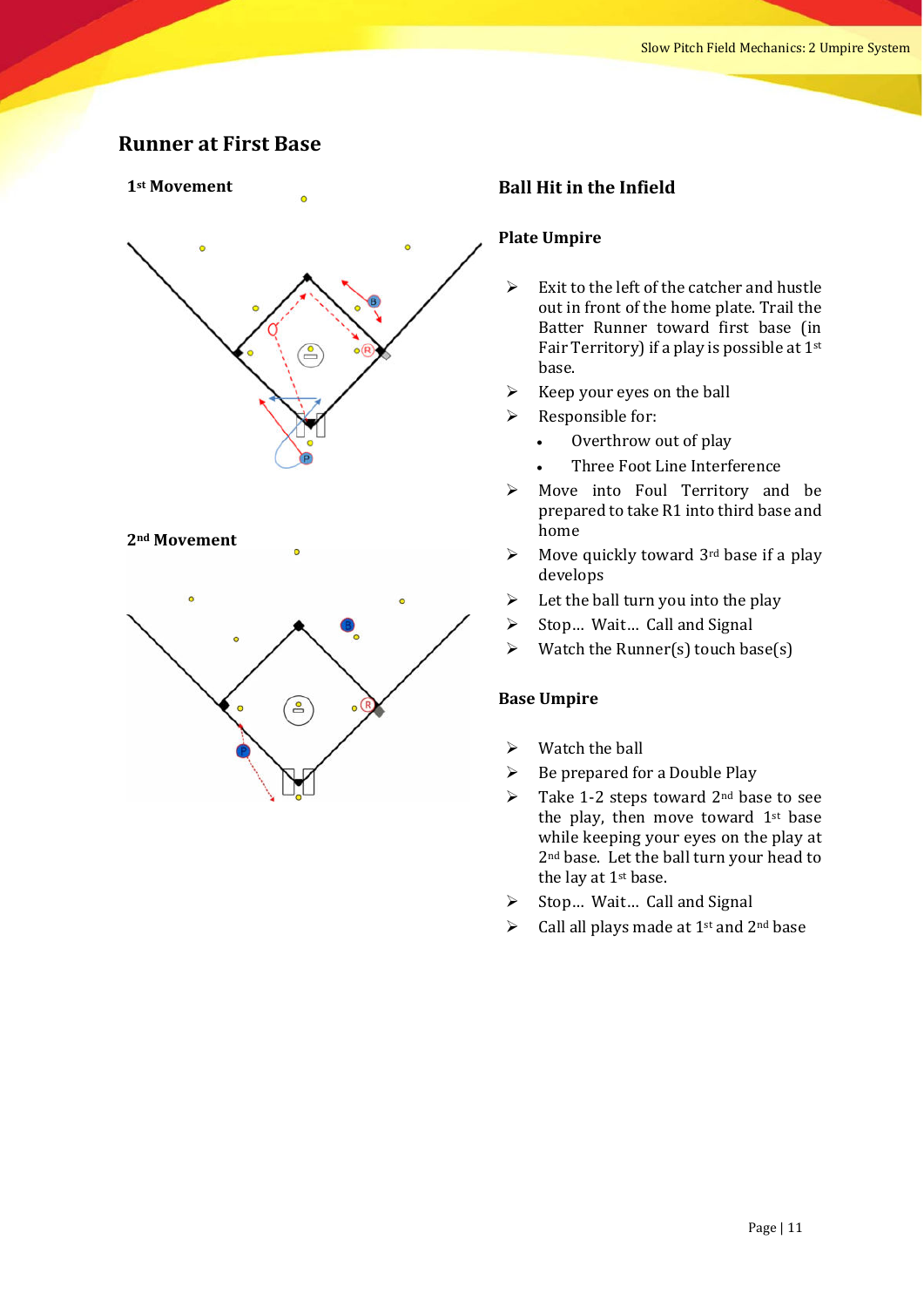# **Runner at First Base**



#### **2nd Movement**



#### **Ball Hit to the Outfield**

#### **Plate Umpire**

- $\triangleright$  Exit to the left of the catcher moving into Foul Territory toward third base
- $\triangleright$  Keep your eyes on the ball
- $\triangleright$  Judge Catch or No Catch
- $\triangleright$  Responsible for:
	- Overthrow out of play
	- Fair/Foul
- $\triangleright$  Move into Foul Territory and be prepared to take R1 into third base and home
- $\triangleright$  Watch the Runner(s) touch base(s)

- $\triangleright$  Watch the ball
- $\triangleright$  Move quickly into the Infield and keep the play in front of you. Watch the ball and glance at the runner. Stay out if necessary to avoid being in a throwing lane.
- $\triangleright$  Take the tag-up at first base
- $\triangleright$  Watch the Runner(s) touch base(s)
- $\triangleright$  Take the Batter Runner into first, second and third base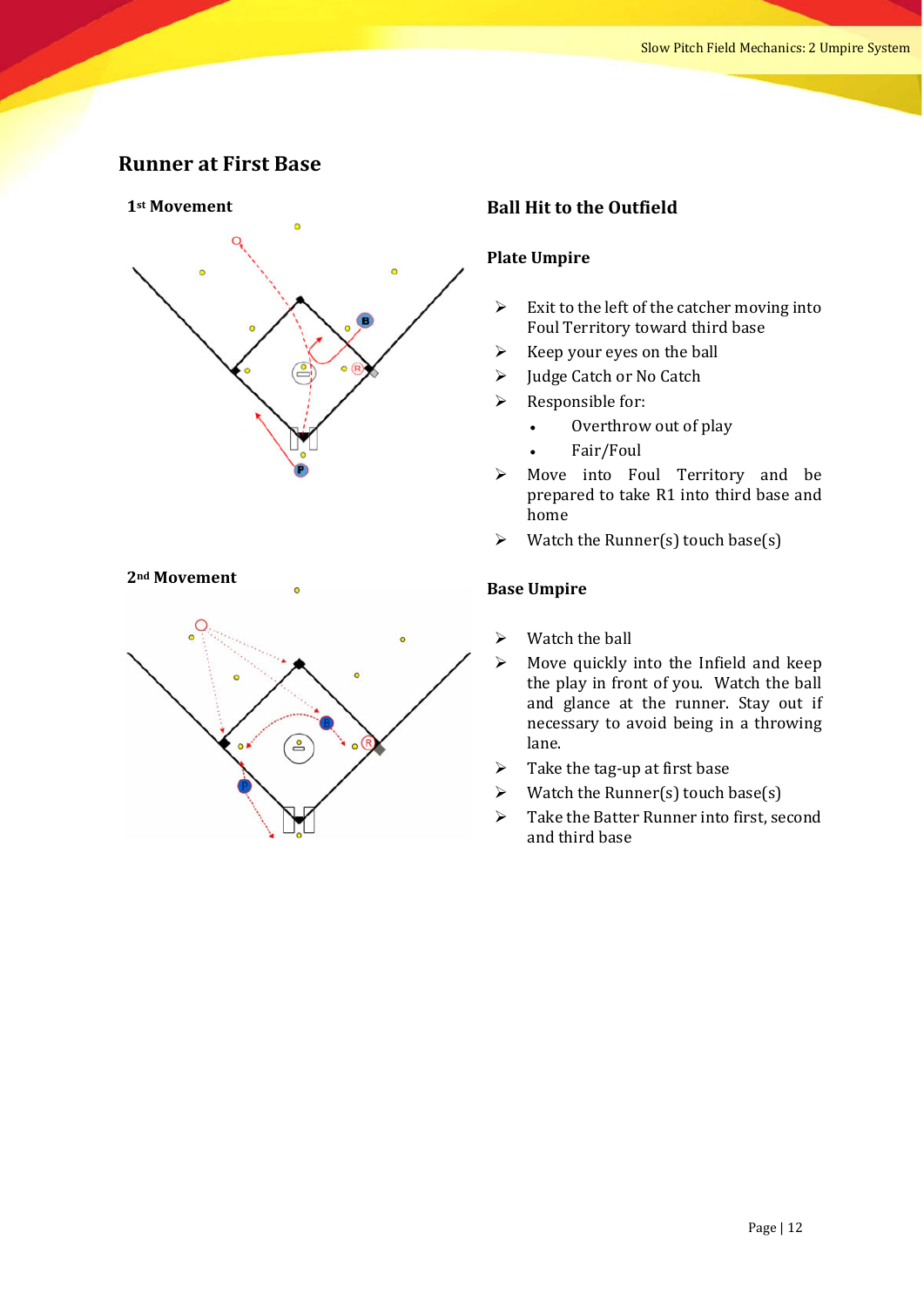# **Runner at Second Base**



#### **Starting Position**

#### **Plate Umpire**

- $\triangleright$  Take a position in the slot as described in The Plate Umpire Mechanics
- $\triangleright$  Responsible for:
	- Illegal Pitches
	- Fair/Foul balls
	- **Batting infractions**

- $\triangleright$  Face in the direction of home plate with shoulders square to home plate
- $\triangleright$  Take a position "off of" the second base person and shading toward the runner on 2<sup>nd</sup> base. Set up on an imaginary line running between the closest players playing in the infield ensuring a view of the pitcher, runner and home plate area.
- $\triangleright$  Go into the 'ready position' when the pitch starts
- $\triangleright$  Share responsibility for calling Illegal Pitches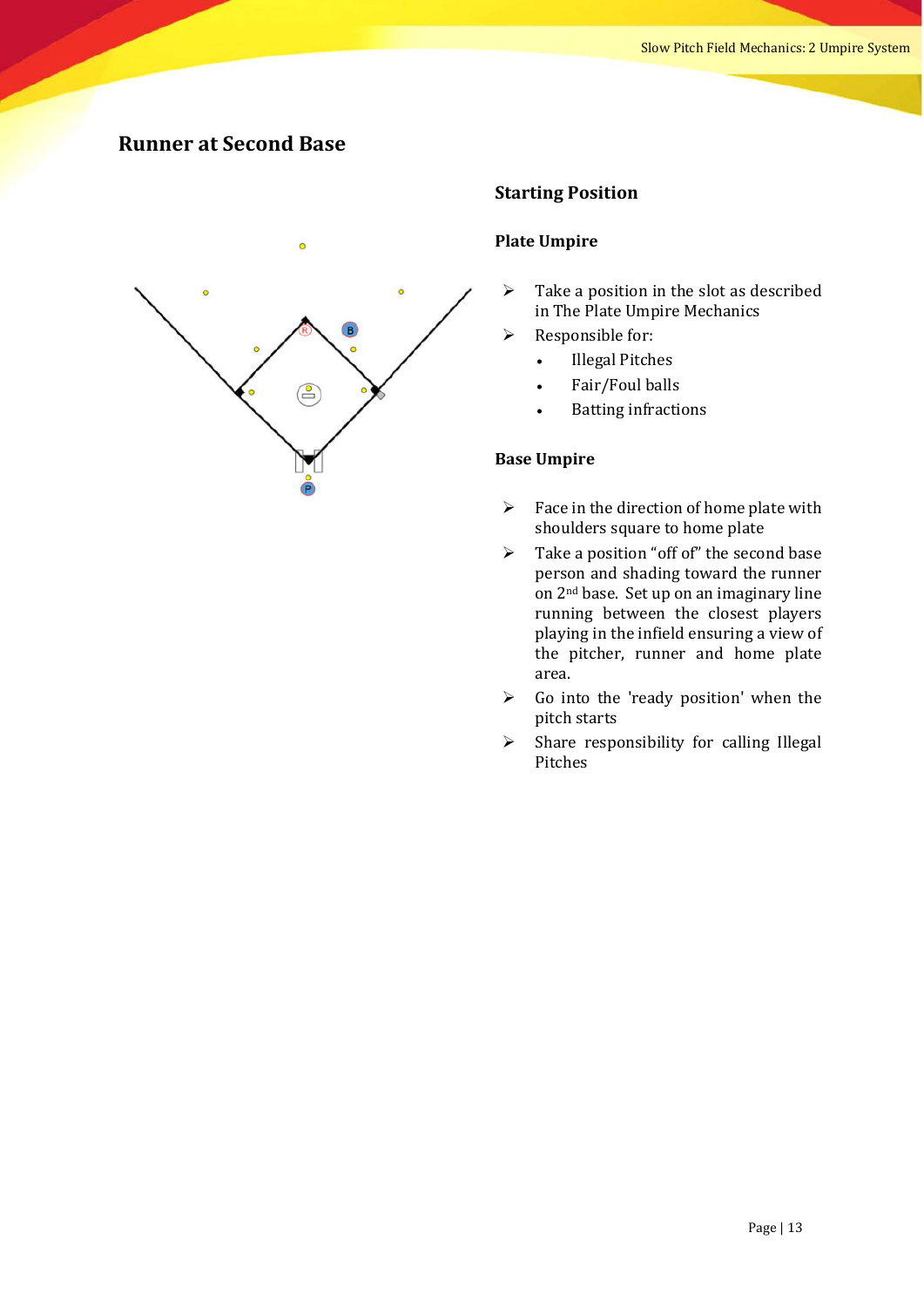# **Runner at Second Base**

#### **1st Movement**



#### **2nd Movement**



#### **Ball Hit in the Infield**

#### **Plate Umpire**

- $\triangleright$  Exit to the left of the catcher and move into Foul Territory toward third base
- $\triangleright$  Watch possible action at first base (ie Obstruction, spiking, Three Foot Line Interference, etc)
- $\triangleright$  Responsible for:
	- Overthrow out of play
	- Three Foot Line Interference
- $\triangleright$  Be prepared for a play at 3<sup>rd</sup> base or home plate.
- $\triangleright$  On an Overthrow out of play: call/Signal 'Dead Ball', award bases to the runner $(s)$
- $\triangleright$  Watch the Runner(s) touch base(s)

- $\triangleright$  Watch the ball, read the play and move into a position for a call at  $1^{st}$ base or 2<sup>nd</sup> base.
- $\triangleright$  Let the ball turn you into the play
- $\triangleright$  Stop... Wait... Call and Signal
- $\triangleright$  Watch the Runner(s) touch base(s)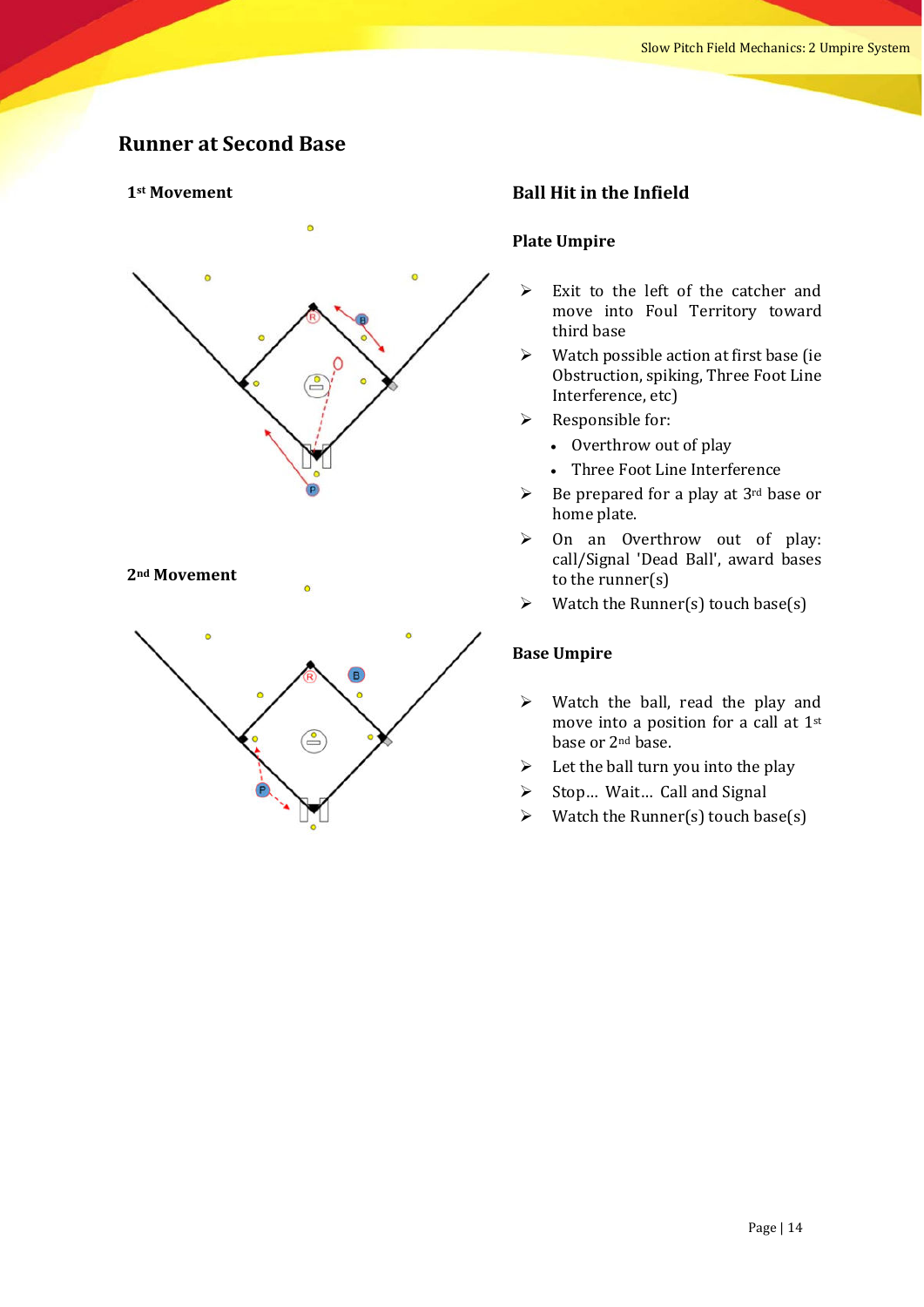# **Runner at Second Base**



#### **2nd Movement**



#### **Ball Hit to the Outfield**

#### **Plate Umpire**

- $\triangleright$  Exit to the left of the catcher and move into Foul Territory toward third base
- $\triangleright$  Keep your eyes on the ball
- $\triangleright$  Make position to Judge Catch or No Catch
- $\triangleright$  Move into Foul Territory and prepare for a play at home or move toward third base and prepare for a play at third
- $\triangleright$  Move quickly to the base where the play is made
- $\triangleright$  Let the ball turn you into the play
- $\triangleright$  Stop... Wait... Call and Signal
- $\triangleright$  Watch the Runner(s) touch base(s)

- $\triangleright$  Keep your eyes on the ball
- $\triangleright$  Move quickly into the Infield and keep the play in front of you. Watch the ball and glance at the runner.
- $\triangleright$  Make position to watch the tag up of Runner at second base
- $\triangleright$  Watch the Runner(s) touch base(s)
- $\triangleright$  Take the Batter Runner into first, second and third base
- $\triangleright$  Read the play and move quickly to the base where the play is made
- $\triangleright$  Let the ball turn you into the play
- $\triangleright$  Stop... Wait... Call and Signal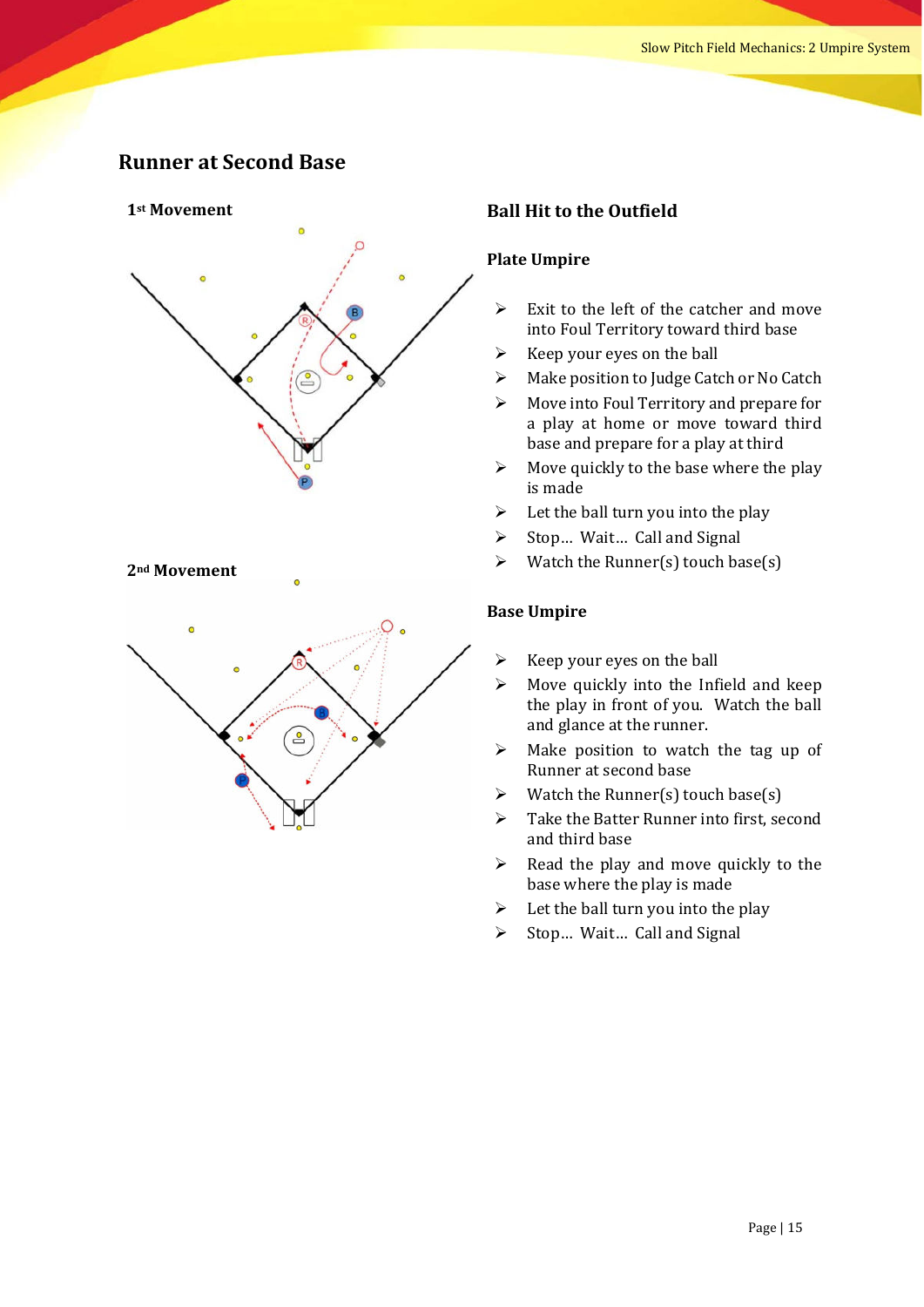# **Runner at Third Base**



#### **Starting Position**

#### **Plate Umpire**

- $\triangleright$  Take a position in the slot as described in The Plate Umpire Mechanics
- $\triangleright$  Responsible for:
	- Illegal Pitches
	- Fair/Foul balls
	- **Batting infractions**

- $\triangleright$  Face in the direction of home plate with shoulders square to home plate
- $\triangleright$  Take a position off of 2<sup>nd</sup> base person shading towards  $1<sup>st</sup>$  base. Set up on an imaginary line running between the closest players playing in the infield ensuring a view of the pitcher, runner and home plate area.
- $\triangleright$  Go into the 'ready position' when the pitch starts.
- $\triangleright$  Share responsibility for calling Illegal Pitches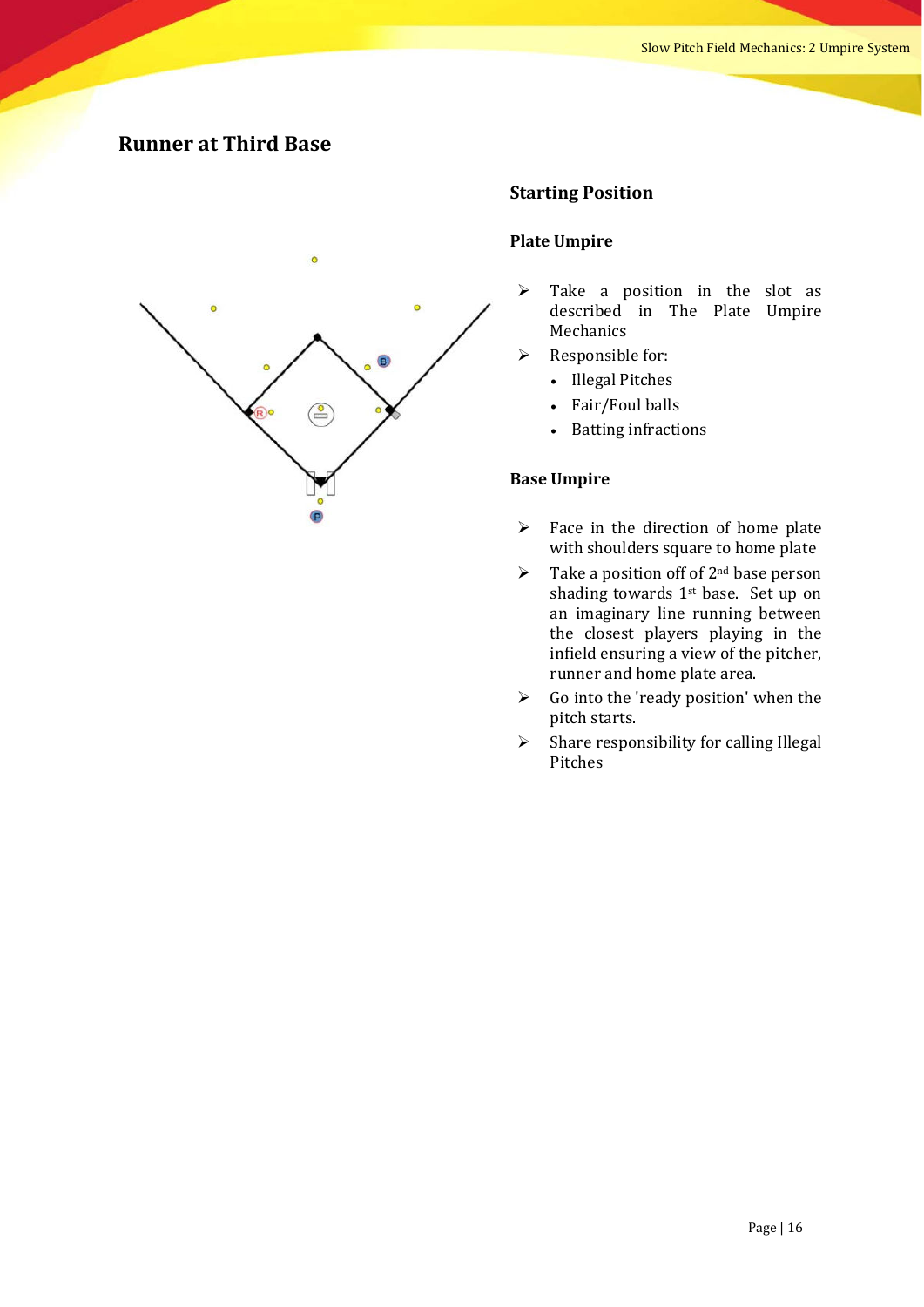# **Runner at Third Base**

#### 1<sup>st</sup> Movement



#### 2<sup>nd</sup> Movement

# $\mathbf{e}$

#### **Ball Hit in the Infield**

#### **Plate Umpire**

- $\triangleright$  Move in Foul Territory toward third base
- $\triangleright$  Keep your eyes on the ball
- $\triangleright$  See where the play occurs
- $\triangleright$  Responsible for:
	- Overthrow out of play
	- Three Foot Line Interference
- $\triangleright$  Be prepared for a play at third base or home plate
- $\triangleright$  Watch the Runner(s) touch base(s)

- $\triangleright$  Watch the ball
- $\triangleright$  Read the play.
- $\triangleright$  Move quickly to the base where the play is made
- $\triangleright$  Let the ball turn you into the play
- $\triangleright$  Stop... Wait... Call and Signal
- $\triangleright$  Call all plays at first and second bases
- $\triangleright$  Watch the Runner(s) touch base(s)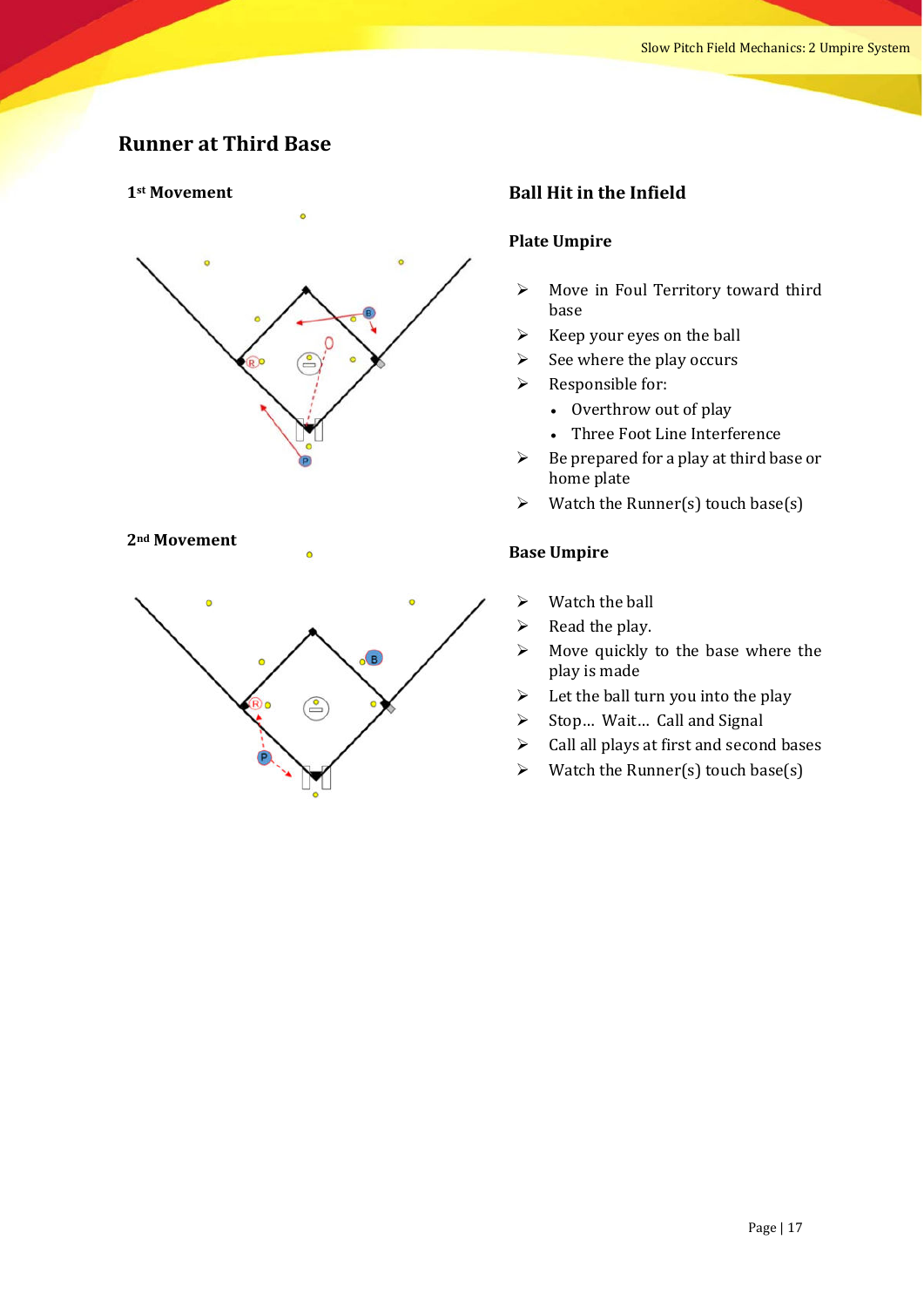# **Runner at Third Base**

#### **1st Movement**



#### **2nd Movement**



#### **Ball Hit to the Outfield**

#### **Plate Umpire**

- $\triangleright$  Exist to the left of the catcher and move into Foul Territory towards third base
- $\triangleright$  Keep your eyes on the ball
- $\triangleright$  Make position to judge Fair/Foul, Catch/No Catch
- $\triangleright$  Take the tag-up at third base
- $\triangleright$  Move quickly to the base where the play is made (third base or home)
- $\triangleright$  Let the ball turn you into the play
- $\triangleright$  Stop... Wait... Call and Signal
- $\triangleright$  Watch the Runner(s) touch base(s)

- $\triangleright$  Watch the ball
- $\triangleright$  Move quickly into the Infield and keep the play in front of you. Watch the ball and glance at the runner.
- $\triangleright$  Take the Batter Runner into first, second and third base
- $\triangleright$  Watch the Runner(s) touch base(s)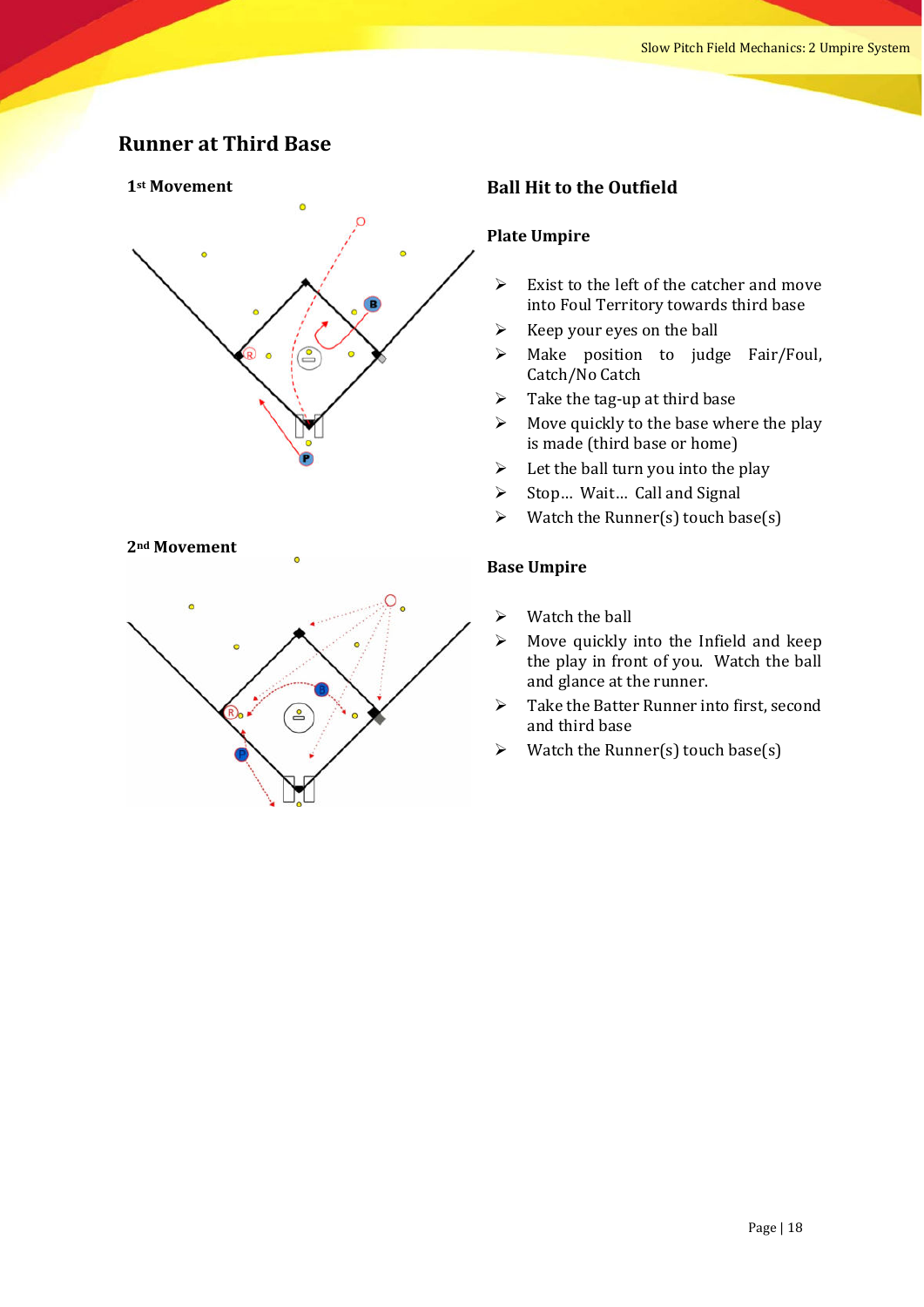# **Runners at First & Second**



#### **Starting Position**

#### **Plate Umpire**

- $\triangleright$  Take a position in the slot as described in The Plate Umpire Mechanics
- $\triangleright$  Responsible for:
	- Illegal Pitches
	- Fair/Foul balls
	- Batting infractions
	- Infield Fly (if less than two out)

- $\triangleright$  Face in the direction of home plate with the shoulders square to home plate
- $\triangleright$  Take a position off of the 2<sup>nd</sup> base person shading toward the runner on  $2<sup>nd</sup>$  base. Set up on an imaginary line running between the closest players playing in the infield ensuring a view of the pitcher, runners and home plate area.
- $\triangleright$  Go into the 'ready position' when the pitch starts
- $\triangleright$  Share responsibility for calling Illegal Pitches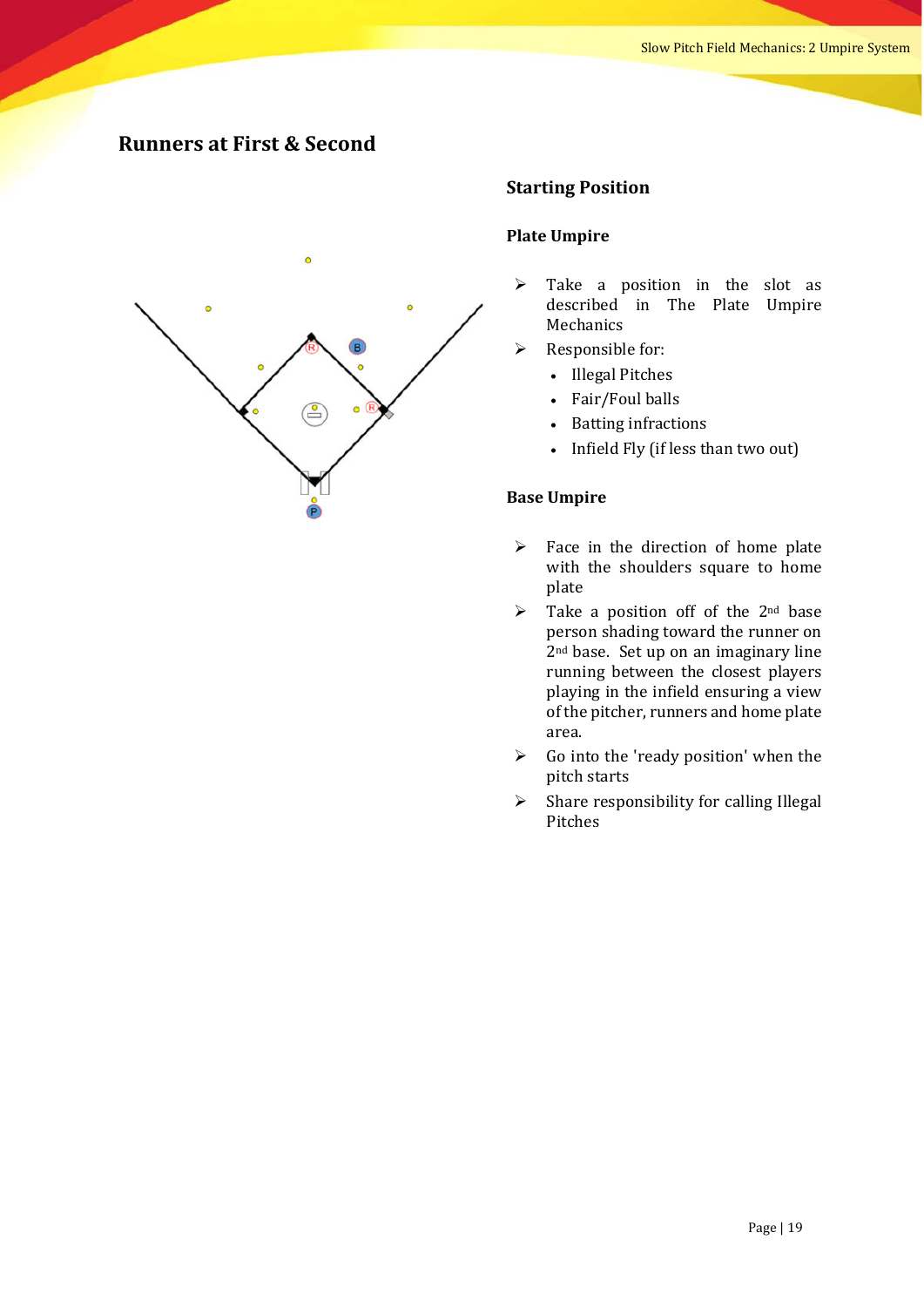# **Runners at First & Second**

#### **1st Movement**



#### **2nd Movement**



#### **Ball Hit in the Infield**

#### **Plate Umpire**

- $\triangleright$  Exit to the left of the catcher and move into Foul Territory toward third base
- $\triangleright$  Keep your eyes on the ball
- $\triangleright$  Responsibility to judge Fair/Foul, Catch/No Catch
- $\triangleright$  Hesitate to see where the play occurs
- $\triangleright$  Responsible for:
	- Overthrow out of play
	- Three Foot Line Interference
- $\triangleright$  Watch the Runner(s) touch base(s)

- $\triangleright$  Watch the ball
- $\triangleright$  See where the play will be made
- $\triangleright$  Move quickly to the base where the play is made
- $\triangleright$  Call all plays made on the first throw of the ball on the bases, except throws to 3<sup>rd</sup> base.
- $\triangleright$  Let the ball turn you into the play
- $\triangleright$  Stop... Wait... Call and Signal
- $\triangleright$  Watch the Runner(s) touch base(s)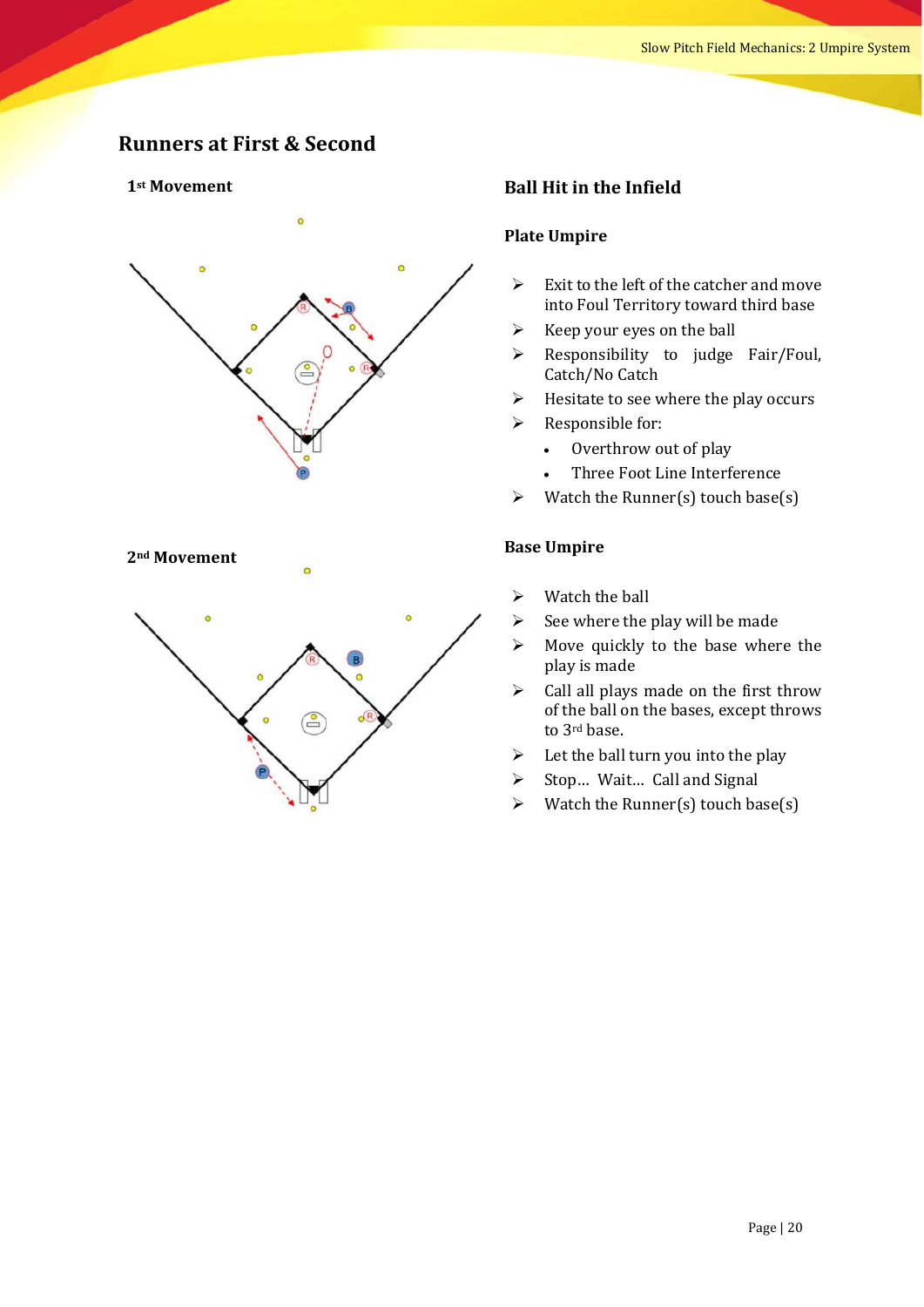# **Runners at First & Second Base**

#### **1st Movement**



#### **2nd Movement**



#### **Ball Hit to the Outfield**

#### **Plate Umpire**

- $\triangleright$  Exit to the left of the catcher and move into Foul Territory toward third base
- $\triangleright$  Keep your eyes on the ball
- $\triangleright$  Make position to judge Fair/Foul, Catch/No Catch
- $\triangleright$  Be ready for a play a play at third or home plate
- $\triangleright$  Move quickly toward the base where the play is made
- $\triangleright$  Let the ball turn you into the play
- $\triangleright$  Stop... Wait... Call and Signal
- $\triangleright$  Watch the Runner(s) touch base(s)
- $\triangleright$  Assist your partner

- $\triangleright$  Watch the ball
- $\triangleright$  Move quickly into the Infield and keep the play in front of you
- $\triangleright$  Take the tag-ups at first and second base
- $\triangleright$  Take R1 into second and the BR into first, second and third base
- $\triangleright$  Move quickly toward the base where the play is made
- $\triangleright$  Let the ball turn you into the play
- $\triangleright$  Stop... Wait... Call and Signal
- $\triangleright$  Watch the Runner(s) touch base(s)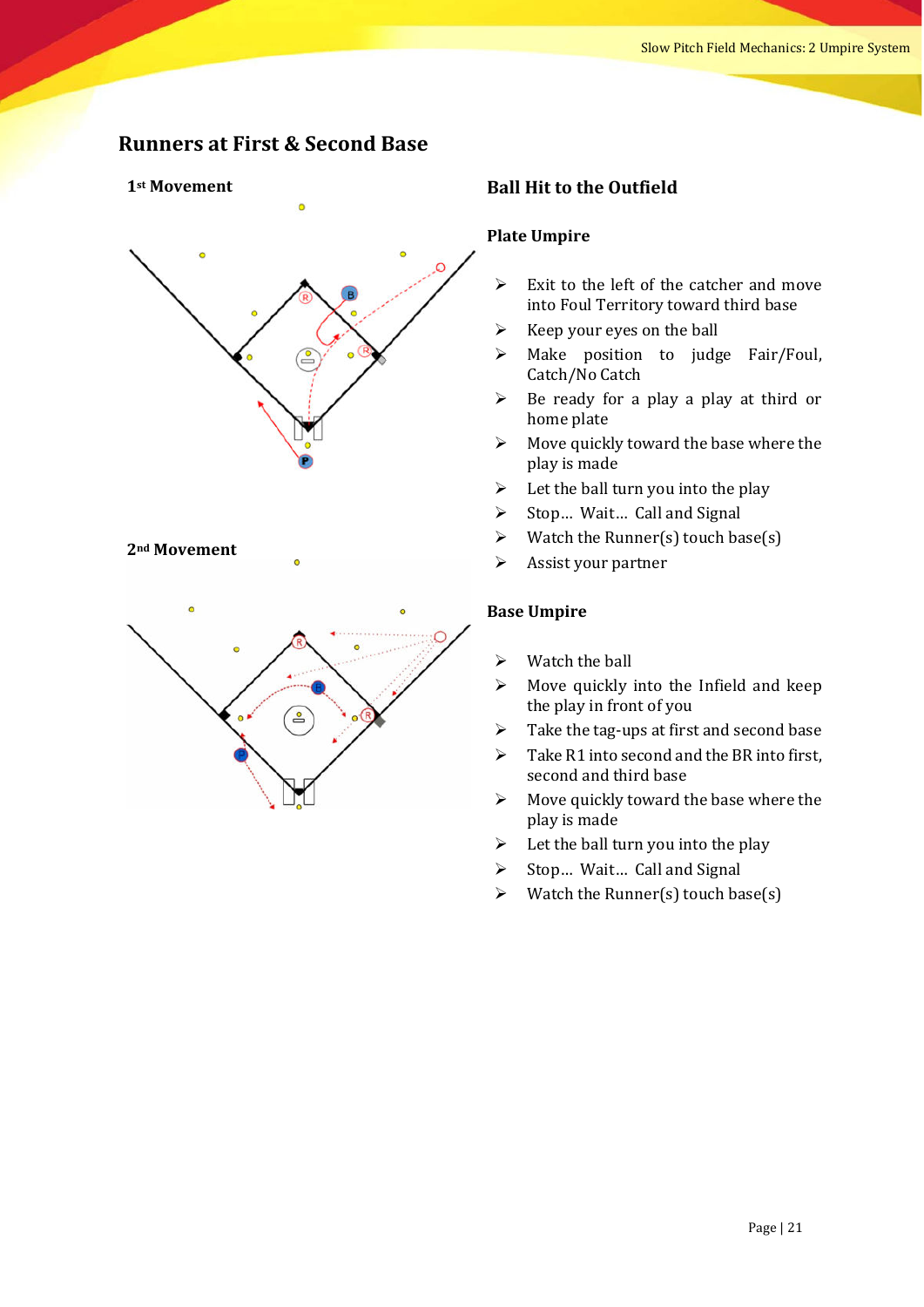# **Runners at First & Third Base**



#### **Starting Position**

#### **Plate Umpire**

- $\triangleright$  Take a position in the slot as described in The Plate Umpire Mechanics
- $\triangleright$  Responsible for:
	- Illegal Pitches
	- Fair/Foul balls
	- Batting infractions

- $\triangleright$  Face in the direction of home plate with shoulders square to home plate
- $\triangleright$  Take a position off of the 2<sup>nd</sup> base person shading towards 2<sup>nd</sup> base. Set up on an imaginary line running between the closest players playing in the infield ensuring a view of the pitcher, runners and home plate area.
- $\triangleright$  Go into the 'ready position' when the pitch starts
- $\triangleright$  Share responsibility for calling Illegal Pitches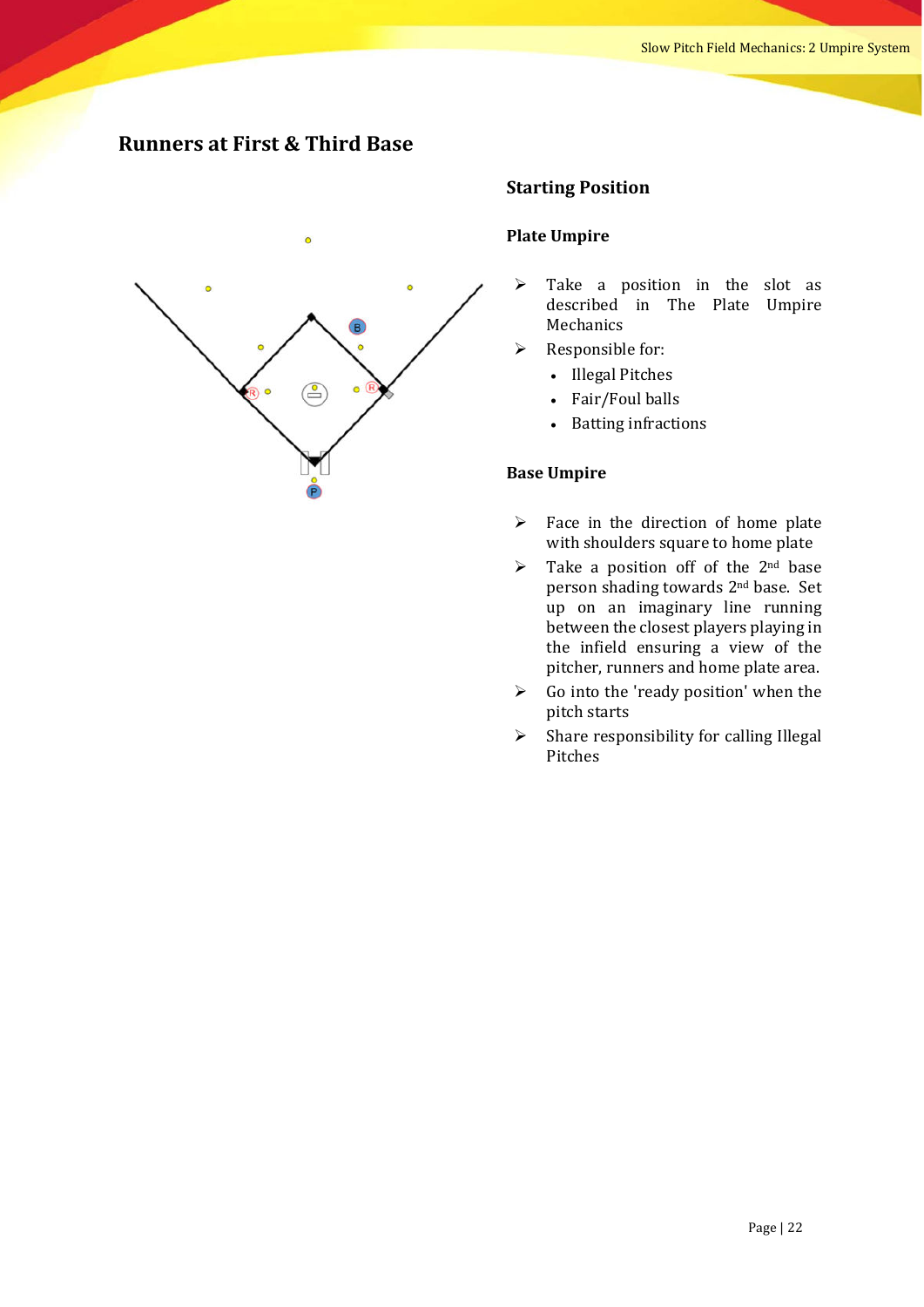# **Runners at First & Third Base**

#### **1st Movement**



#### **2nd Movement**

#### **Ball Hit in the Infield**

#### **Plate Umpire**

- $\triangleright$  Exit to the left of the catcher and move into Foul Territory toward third base
- $\triangleright$  Keep your eyes on the ball
- $\triangleright$  Responsible for:
	- Overthrow out of play
	- Three Foot Line Interference
- $\triangleright$  Hesitate to see where the play occurs
- $\triangleright$  Watch the Runner(s) touch base(s)

- $\triangleright$  Watch the ball
- $\triangleright$  Wait to see where the play will be made
- $\triangleright$  Move quickly to the base where the play is made
- $\triangleright$  Let the ball turn you into the play
- $\triangleright$  Stop... Wait... Call and Signal
- $\triangleright$  Watch the Runner(s) touch base(s)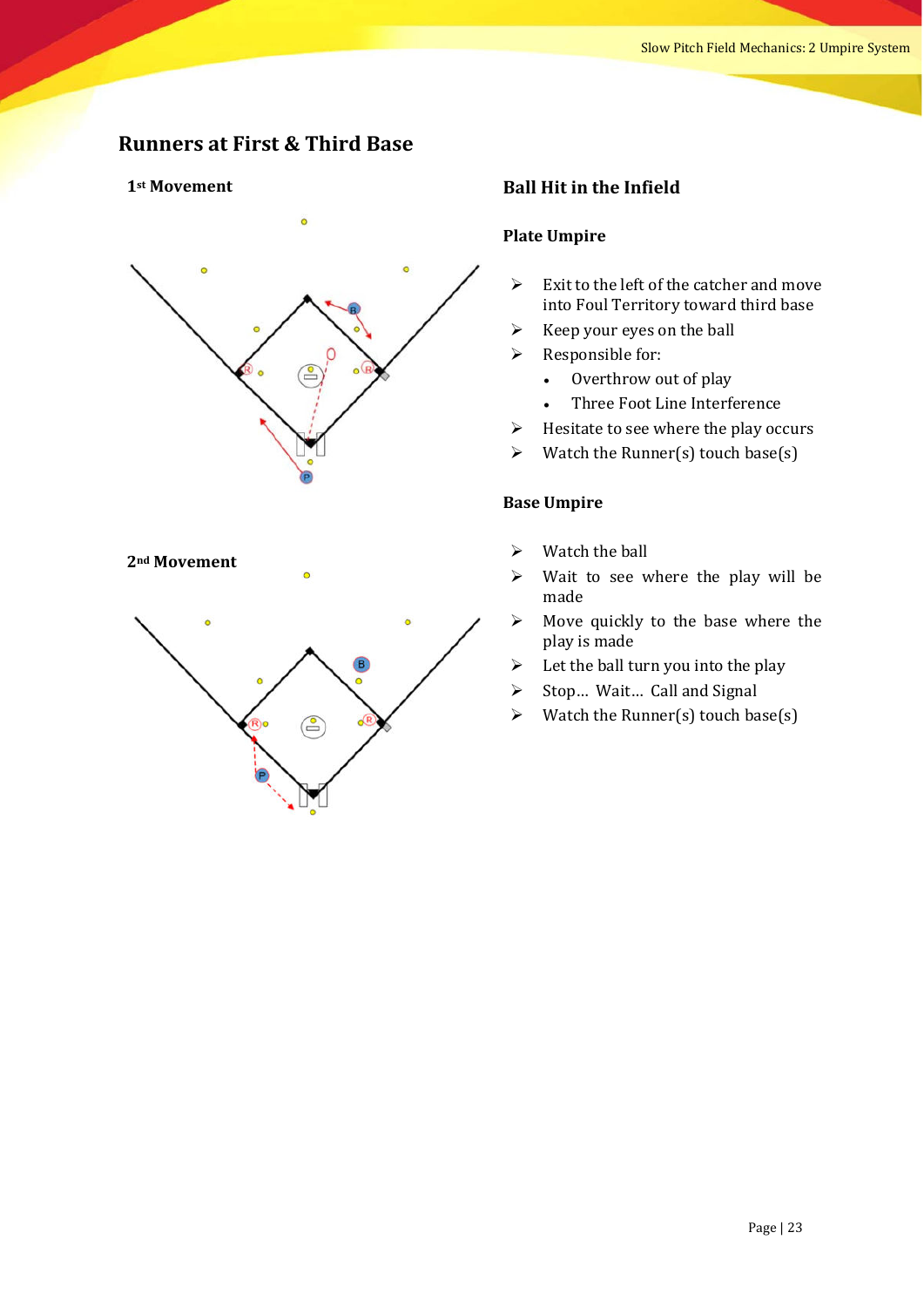# **Runners at First & Third Base**

#### **1st Movement**



#### **2nd Movement**



#### **Ball Hit to the Outfield**

#### **Plate Umpire**

- $\triangleright$  Exit to the left of the catcher and move into Foul Territory toward third base
- $\triangleright$  Keep your eyes on the ball
- $\triangleright$  Judge Catch or No Catch
- $\triangleright$  Move to the holding position to watch the tag-up at third base
- $\triangleright$  Be prepared for a play at third or home plate
- $\triangleright$  Move quickly toward the base where the play is made
- $\triangleright$  Let the ball turn you into the play
- $\triangleright$  Stop... Wait... Call and Signal
- $\triangleright$  Watch the Runner(s) touch base(s)

- $\triangleright$  Watch the ball
- $\triangleright$  Move quickly into the Infield and keep the play in front of you
- $\triangleright$  Watch the touches and tag-ups at first and second base
- $\triangleright$  Take R1 into second and the BR into first. second and third base
- $\triangleright$  Move quickly toward the base where the play is made
- $\triangleright$  Let the ball turn you into the play
- $\triangleright$  Stop... Wait... Call and Signal
- $\triangleright$  Watch the Runner(s) touch base(s)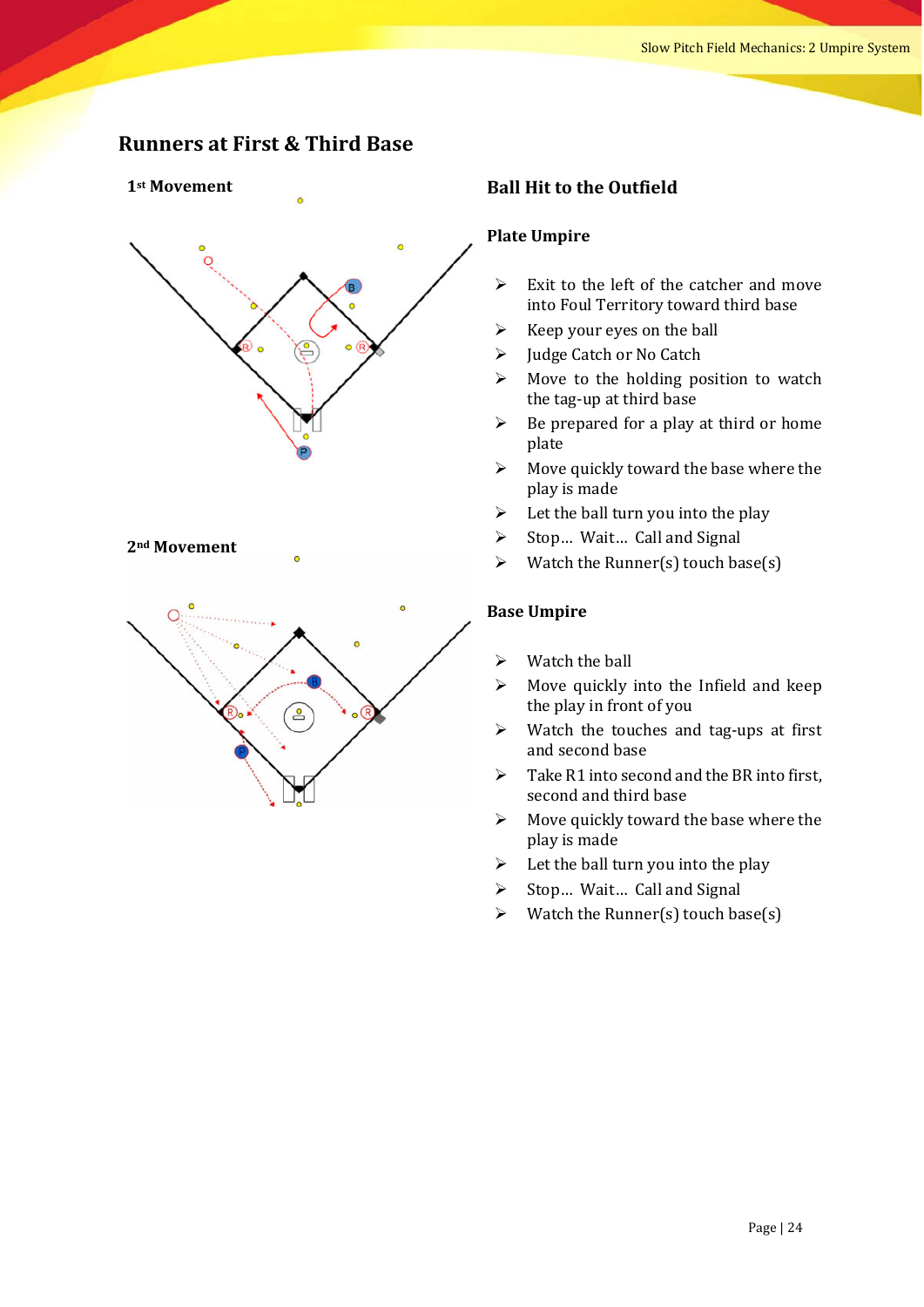# **Runners at Second & Third Base**



#### **Starting Position**

#### **Plate Umpire**

- $\triangleright$  Take a position in the slot as described in The Plate Umpire Mechanics
- $\triangleright$  Responsible for:
	- Illegal Pitches
	- Fair/Foul balls
	- **Batting infractions**

- $\triangleright$  Face in the direction of home plate with shoulders square to home plate
- $\triangleright$  Take a position off of the 2<sup>nd</sup> base person shading toward the runner on  $2<sup>nd</sup>$  base. Set up on an imaginary line running between the closest players playing in the infield ensuring a view of the pitcher, runners and home plate area.
- $\triangleright$  Go into the 'ready position' when the pitch starts.
- $\triangleright$  Share responsibility for calling Illegal Pitches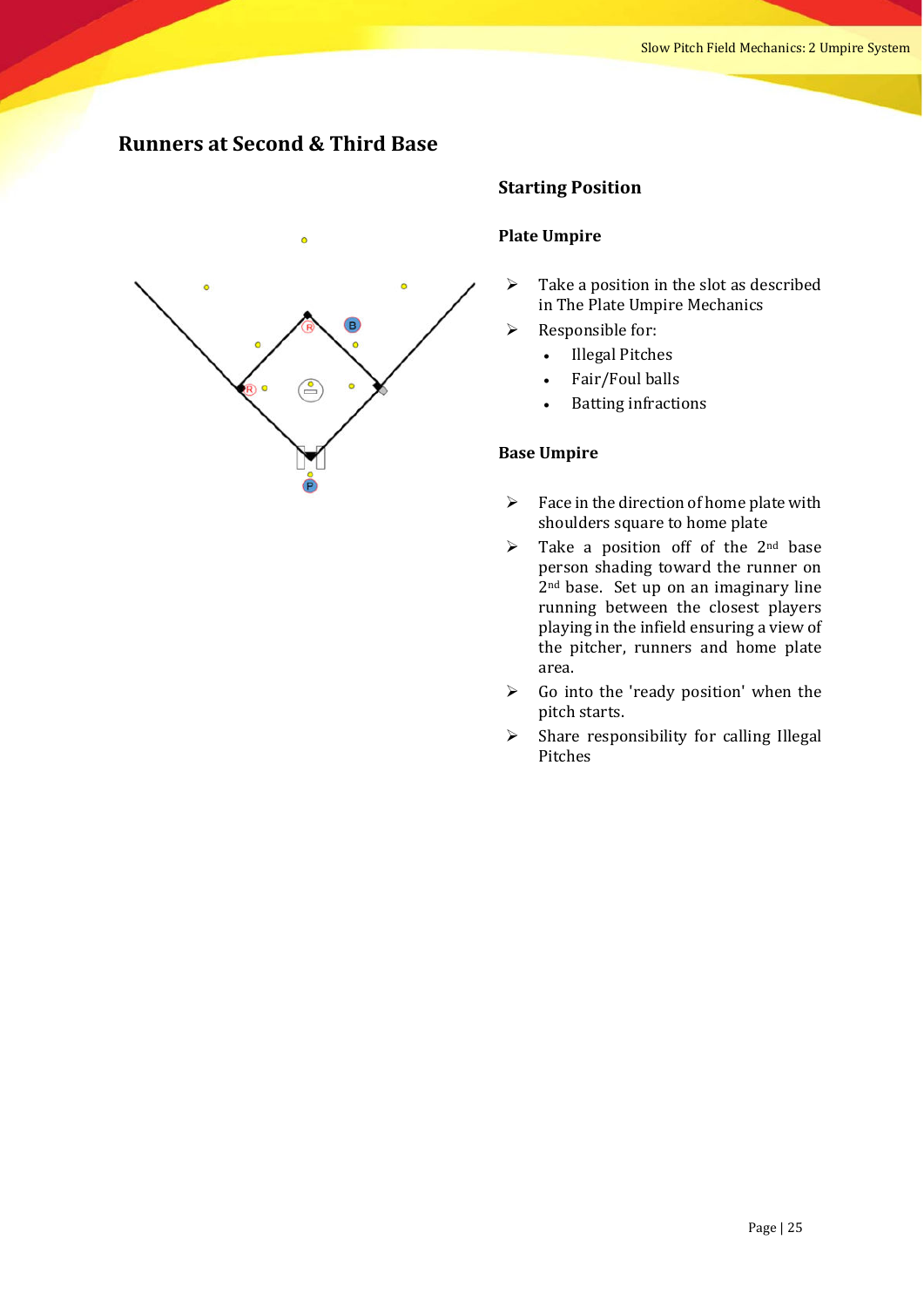# **Runners at Second & Third Base**

#### 1<sup>st</sup> Movement



#### **2nd Movement**



#### **Ball Hit in the Infield**

#### **Plate Umpire**

- $\triangleright$  Exit to the left of the catcher and move into Foul Territory toward third base
- $\triangleright$  Keep your eyes on the ball
- $\triangleright$  Responsible for:
	- Illegal Pitches
	- Fair/Foul balls
	- **Batting infractions**
- $\triangleright$  Move quickly toward the base where they play is made
- $\triangleright$  Let the ball turn you into the play
- $\triangleright$  Stop... Wait... Call and Signal
- $\triangleright$  Watch the Runner(s) touch base(s)

- $\triangleright$  Watch the ball
- $\triangleright$  Wait to see where the play will be made
- $\triangleright$  Avoid a thrown ball.
- $\triangleright$  Move quickly to the base where the play is made.
- $\triangleright$  Let the ball turn you into the play
- $\triangleright$  Stop... Wait... Call and Signal
- $\triangleright$  Watch the Runner(s) touch base(s)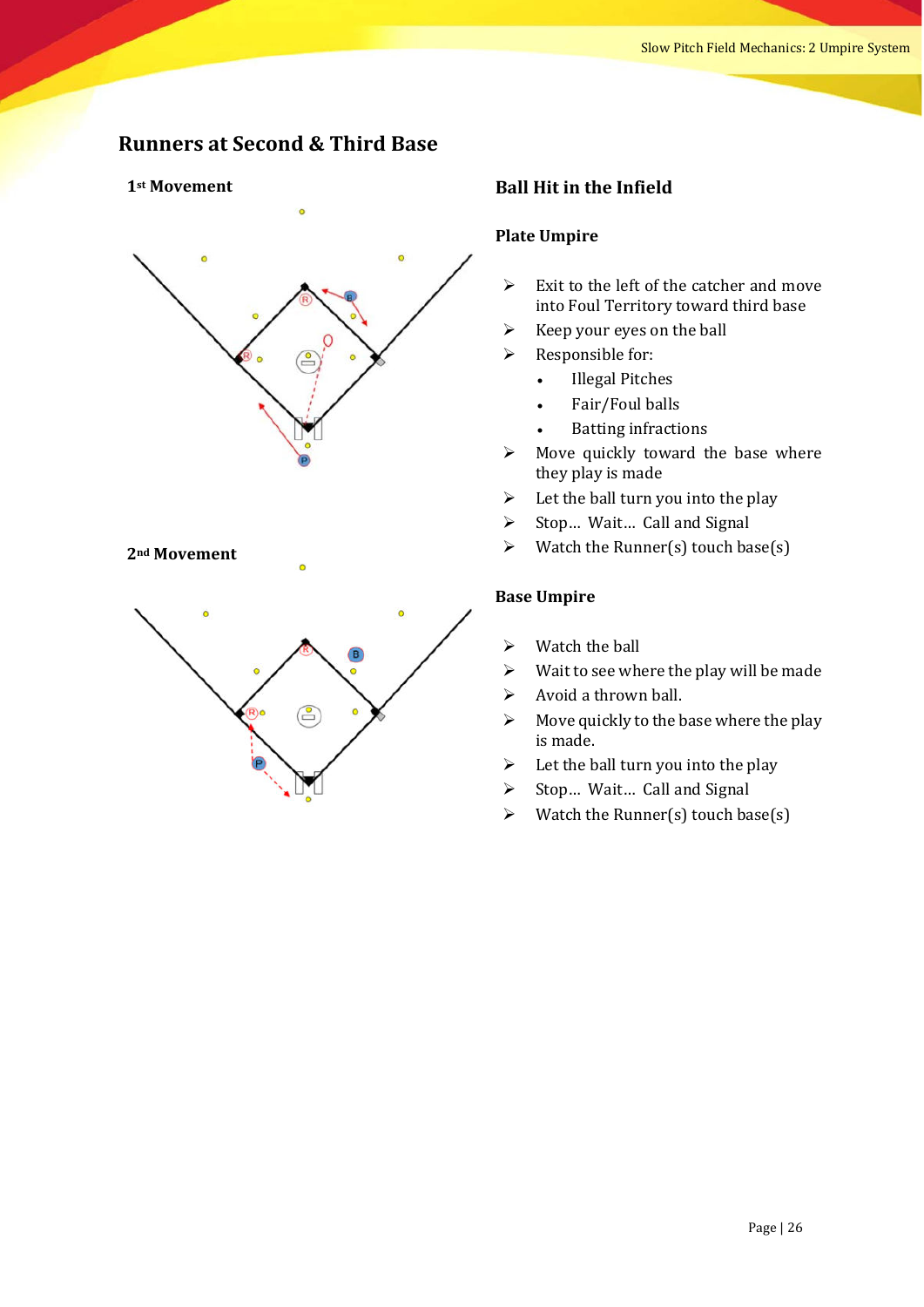# **Runners at Second & Third Base**

#### 1<sup>st</sup> Movement



#### **2nd Movement**



#### **Ball Hit to the Outfield**

#### **Plate Umpire**

- $\triangleright$  Exit to the left of the catcher and move into Foul Territory toward third base
- $\triangleright$  Keep your eyes on the ball
- $\triangleright$  Judge Catch or No Catch
- $\triangleright$  Watch the tag-up at third base
- $\triangleright$  Be prepared for a play at third or home plate
- $\triangleright$  Move quickly toward the base where the play is made
- $\triangleright$  Let the ball turn you into the play
- $\triangleright$  Stop... Wait... Call and Signal
- $\triangleright$  Watch the Runner(s) touch base(s)

- $\triangleright$  Watch the ball
- $\triangleright$  Move into the Infield and keep the play in front of you
- $\triangleright$  Watch the touches and tag-ups at first and second base
- $\triangleright$  Take R1 into second and the BR into first, second and third base
- $\triangleright$  Move quickly toward the base where the play is made
- $\triangleright$  Let the ball turn you into the play
- $\triangleright$  Stop... Wait... Call and Signal
- $\triangleright$  Watch the Runner(s) touch base(s)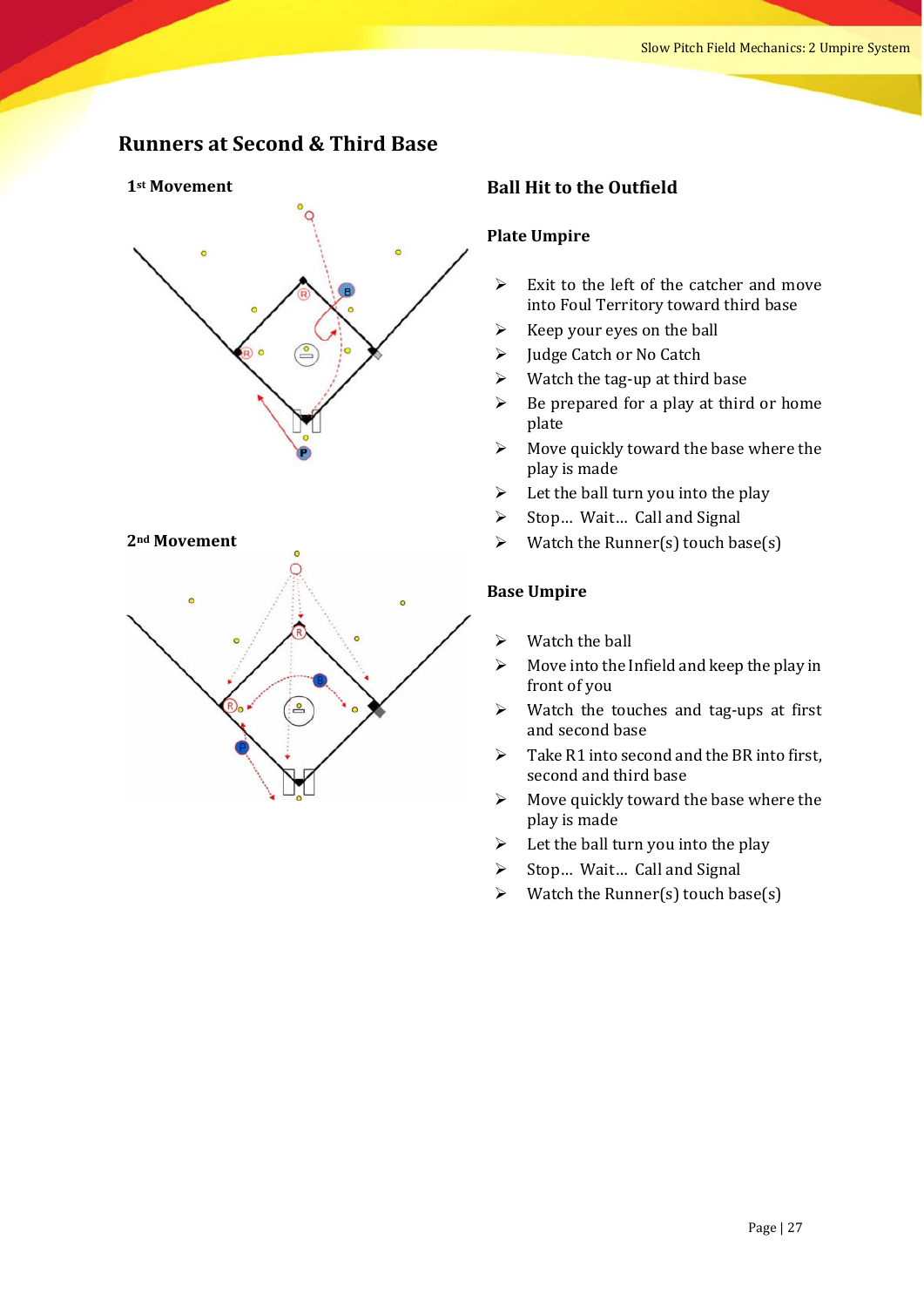# **Bases Loaded**



#### **Starting Position**

#### **Plate Umpire**

- $\triangleright$  Take a position in the slot as described in The Plate Umpire Mechanics
- $\triangleright$  Responsible for:
	- Illegal Pitches
	- Fair/Foul balls
	- **Batting infractions**
	- Infield Fly (if less than two out)

- $\triangleright$  Face in the direction of home plate with shoulders square to home plate
- $\triangleright$  Take a position off of the 2<sup>nd</sup> base person shading towards the runner on  $2<sup>nd</sup>$  base. Set up on an imaginary line running between the closest players playing in the infield ensuing a view of the pitcher, runners and home plate area.
- $\triangleright$  Go into the 'ready position' when the pitch starts
- $\triangleright$  Share responsibility for calling Illegal Pitches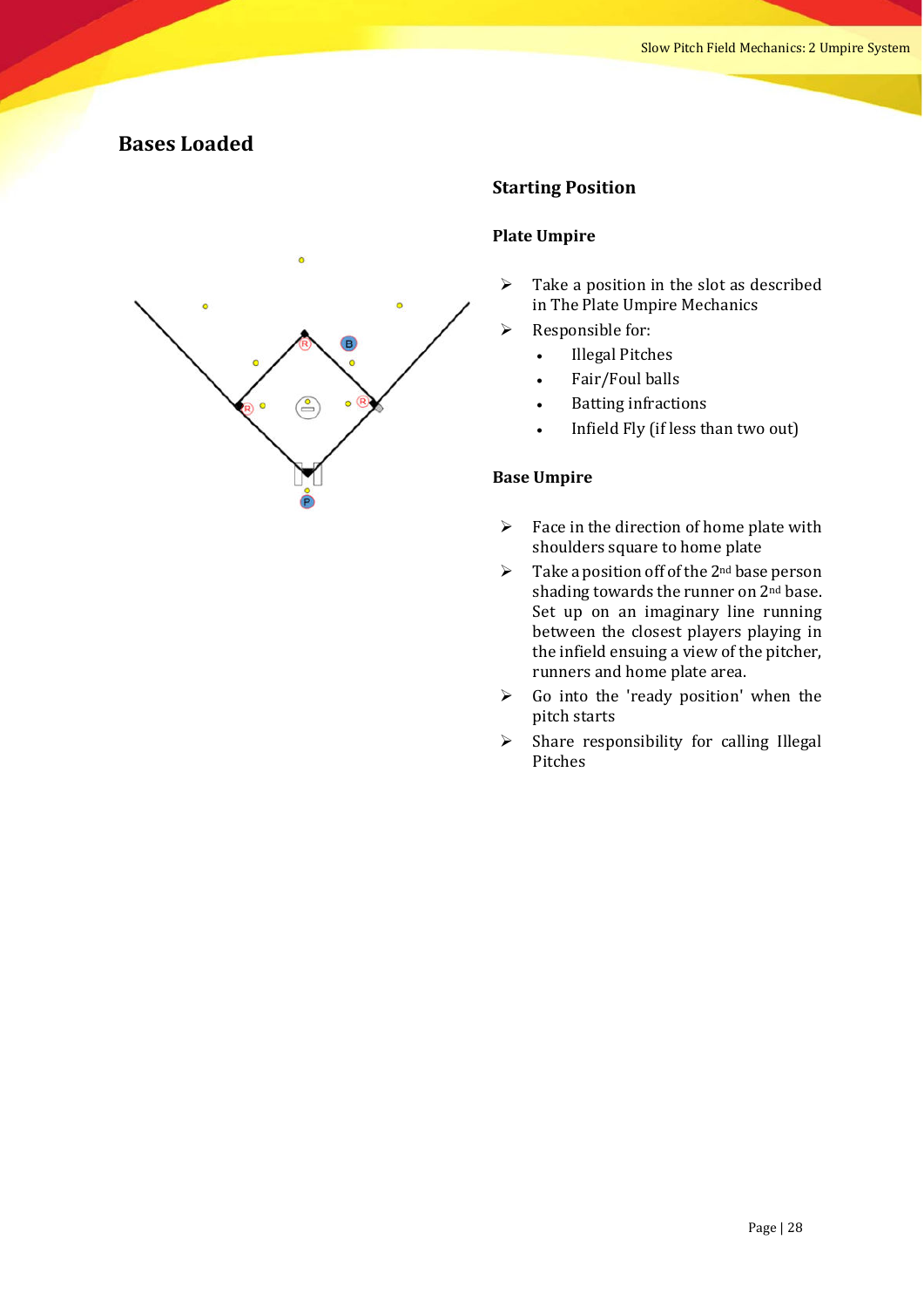# **Bases Loaded**

#### **1st Movement**



#### **2nd Movement**



#### **Ball Hit to the Infield**

#### **Plate Umpire**

- $\triangleright$  Exit to the left of the catcher and move into Foul Territory toward third base
- $\triangleright$  Keep your eyes on the ball
- $\triangleright$  You are responsible for:
	- Judging Fair or Foul
	- Overthrow out of play
	- Three-foot line Interference
- $\triangleright$  Be prepared for a play at home plate
- $\triangleright$  Move quickly toward the base where the play is made
- $\triangleright$  Let the ball turn you into the play
- $\triangleright$  Stop... Wait... Call and Signal
- $\triangleright$  Note: The 1<sup>st</sup> play at any base is a force play
- $\triangleright$  Watch the Runner(s) touch base(s)

- $\triangleright$  Watch the ball
- $\triangleright$  Wait to see where the play will be made
- $\triangleright$  Move quickly to the base where the play is made
- $\triangleright$  Let the ball turn you into the play
- $\triangleright$  Stop... Wait... Call and Signal
- $\triangleright$  Avoid a thrown ball and Runners
- $\triangleright$  Watch the Runner(s) touch base(s)